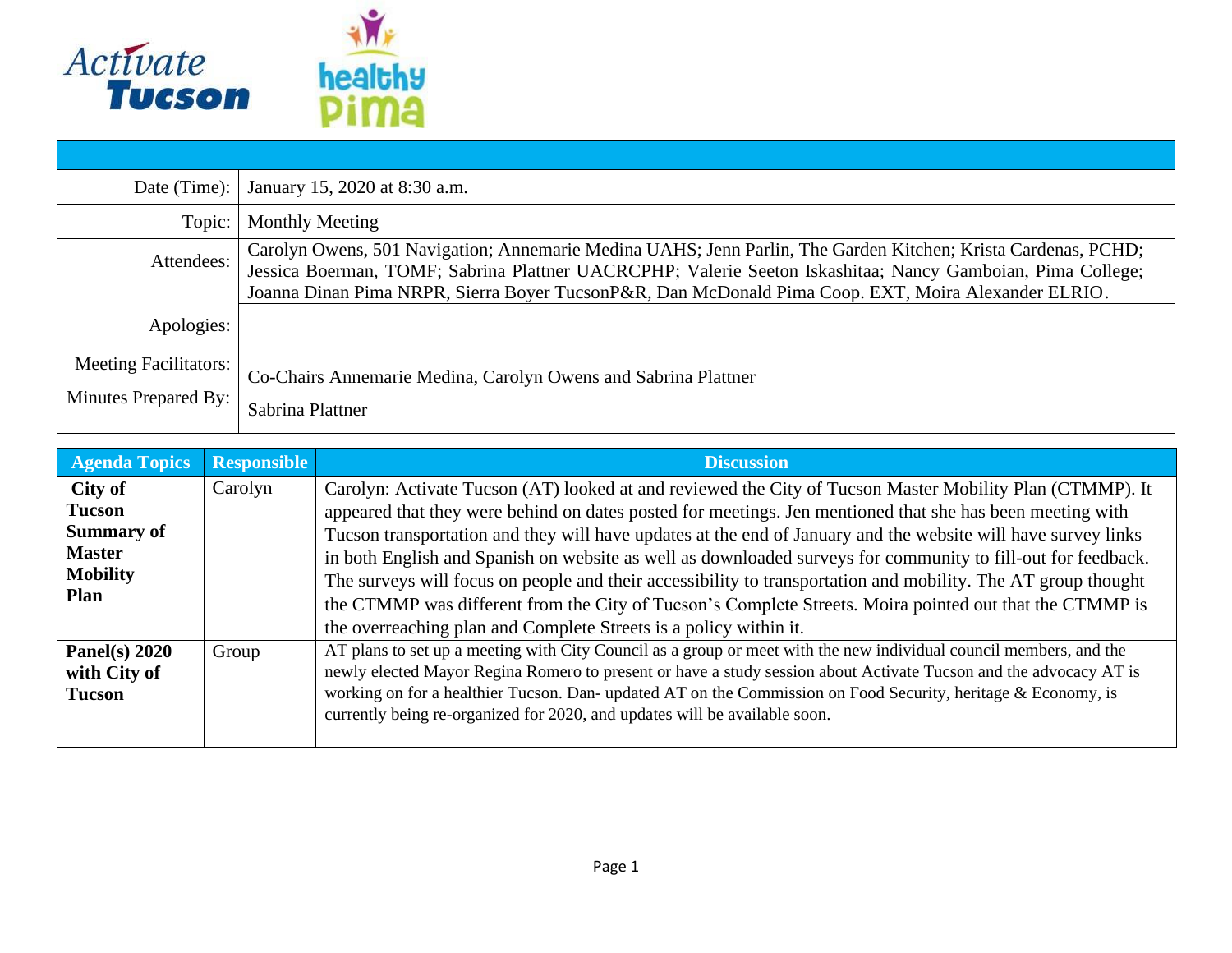



| 2020 Meetings<br>and Leadership | Co-Chairs      | Sabrina is the new Co- Chair with Annemarie and Carolyn will be helping with technical Assistance when<br>necessary. Annemarie announced she is no longer with the Y and has a new position as Director, Corporate and<br>Community Relations at the UA Health Sciences. Looking ahead to 2020, the group is considering moving the<br>meeting space. Current options are: 1) Stay at TOMF; 2) Ellie Towne Community Room near Ruthrauff and<br>Romero (once renovations are complete) or 3) Pima County Cooperative Extension conference room located on<br>Campbell South of River Rd. If you have a meeting space to offer or a suggestion, please share and we will add<br>it to the options.<br>Sabrina and Annemarie have been invited to attend a training at Tufts University's Compact Learning<br>Collaborative on Group Model Building Design and Facilitation Feb. 24-26 <sup>th</sup> , They will share about the training |
|---------------------------------|----------------|-----------------------------------------------------------------------------------------------------------------------------------------------------------------------------------------------------------------------------------------------------------------------------------------------------------------------------------------------------------------------------------------------------------------------------------------------------------------------------------------------------------------------------------------------------------------------------------------------------------------------------------------------------------------------------------------------------------------------------------------------------------------------------------------------------------------------------------------------------------------------------------------------------------------------------------------|
| <b>Member</b>                   | <b>Members</b> | at the March AT meeting.<br>Krista encouraged all to attend Health Advocates for Change Forum Friday January 17 at the PCC                                                                                                                                                                                                                                                                                                                                                                                                                                                                                                                                                                                                                                                                                                                                                                                                              |
| <b>Activities and</b>           |                | Amethyst room, 10:00 AM to 4:30 PM and Save the Date for Feb 14th 2020 Love your Heart event                                                                                                                                                                                                                                                                                                                                                                                                                                                                                                                                                                                                                                                                                                                                                                                                                                            |
| <b>Announcements</b>            |                | offering free Blood Pressure screenings.                                                                                                                                                                                                                                                                                                                                                                                                                                                                                                                                                                                                                                                                                                                                                                                                                                                                                                |
|                                 |                | The PCC has Pima Fit Club students available for 90-hour internship with lots of energy and they can<br>help at your events! Contact Nancy at ngamboian@pima.edu or 954-2527 to find out more or ask for<br>volunteers.                                                                                                                                                                                                                                                                                                                                                                                                                                                                                                                                                                                                                                                                                                                 |
|                                 |                | Valerie- Iskashitaa Harvest Program are Wednesday's 1:30 to 4:30 PM and Friday's 9:00 AM to 12:00<br>PM for more info go to https://www.iskashitaa.org/                                                                                                                                                                                                                                                                                                                                                                                                                                                                                                                                                                                                                                                                                                                                                                                 |
|                                 |                | Dan- Tucson village Farms was awarded a Robert Woods Johnson Grant for the Farmacy project with<br>the Hopi tribe. Cooperative Extension Healthy Living Ambassadors program with be taking 100 youth<br>in April to hike the Grand Canyon. UA Canyon Ranch Center for Prevention and Health Promotion<br>and Cooperative Ext. will be holding a Wildcat Marathoners (WM) one mile Race for the 5 schools<br>participating in the WM program and has teamed up with the Southern Arizona Roadrunner's FitKidz<br>and will have a one-mile race for the students participating.                                                                                                                                                                                                                                                                                                                                                           |
|                                 |                | Joanna-Ellie Towne is a designated site for Vita Tax Free Tax service for qualifying residents.                                                                                                                                                                                                                                                                                                                                                                                                                                                                                                                                                                                                                                                                                                                                                                                                                                         |
|                                 |                | Moira- El Rio/TMC has a new Health on University (location next to Time Market) Many new health services<br>offered.                                                                                                                                                                                                                                                                                                                                                                                                                                                                                                                                                                                                                                                                                                                                                                                                                    |
|                                 |                | Sierra- Tucson Parks and Recreation have been busy putting up three new shade structures and renovating new                                                                                                                                                                                                                                                                                                                                                                                                                                                                                                                                                                                                                                                                                                                                                                                                                             |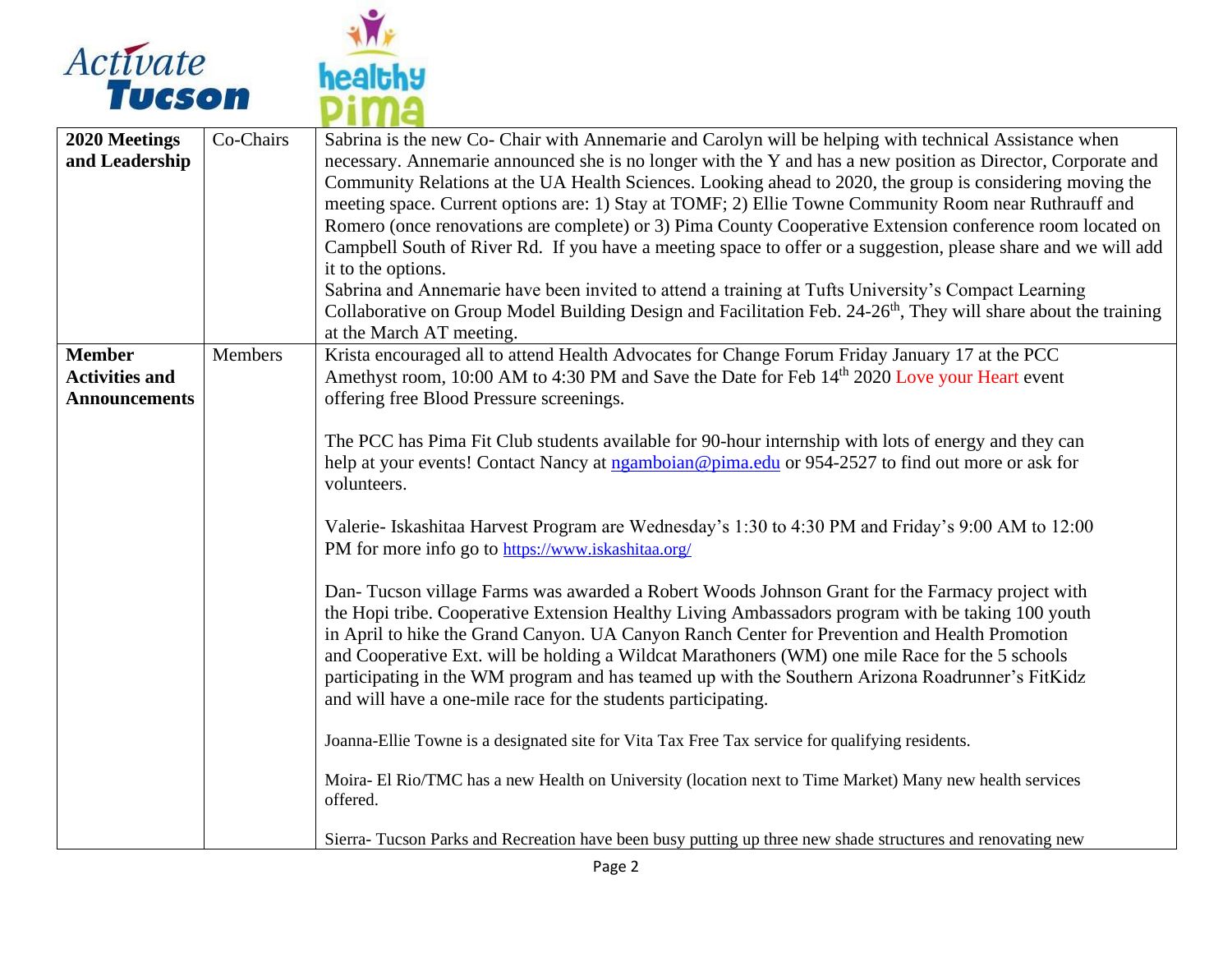



| Splash Park at Reid Park. Tucson Parks Foundation will match neighborhood's funds raised to help improve<br>their neighborhood parks. For more information on the projects under the Parks Delivers check out<br>https://tucsondelivers-parksandconnections.tucsonaz.gov/ |
|---------------------------------------------------------------------------------------------------------------------------------------------------------------------------------------------------------------------------------------------------------------------------|
|                                                                                                                                                                                                                                                                           |

## **Next meeting: Wednesday, February 19, 2020 at TOMF**

We will continue to discuss a possible Government Panel with new City Council members and the new mayor and review and update the AT Work Plan for 2020 **Hope we see you there!**

Page 3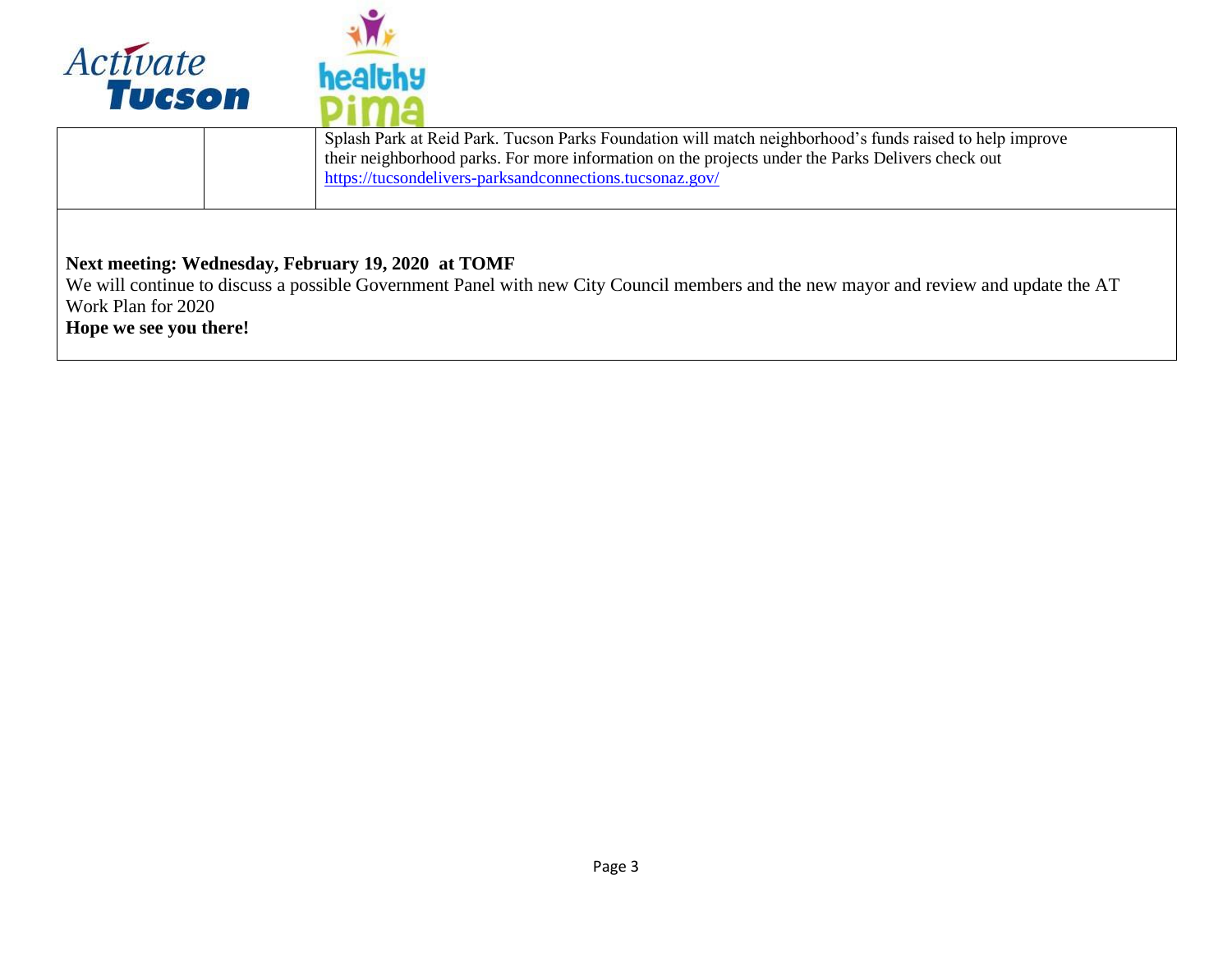

| Date (Time):                                         | February 19, 2020 at 8:30 a.m.                                                                                                                                                                                         |  |  |  |
|------------------------------------------------------|------------------------------------------------------------------------------------------------------------------------------------------------------------------------------------------------------------------------|--|--|--|
| Topic:                                               | <b>Monthly Meeting</b>                                                                                                                                                                                                 |  |  |  |
| Attendees:                                           | Carolyn Owens 501 Navigation; Annemarie Medina UAHS; Sabrina Plattner UA CRCPHCP; Jenn Parlin The Garden<br>Kitchen; Krista Cardenas, PCHD; Beth Gilbert TMC; Nancy Gamboian Pima College; Joanna Dinan Pima NRPR; Dan |  |  |  |
| Apologies:                                           | McDonald Pima Cooperative Ext; Moira Alexander ELRIO; Lydia Morales Beyond; Nina Puglisi El Rio Health, Becky<br>Welp Child- Parent Centers; Morgan Feingold UAMEZCOPH.                                                |  |  |  |
| <b>Meeting Facilitators:</b><br>Minutes Prepared By: | Co-Chairs Annemarie Medina & Sabrina Plattner<br>Sabrina & Annemarie                                                                                                                                                   |  |  |  |

| <b>Agenda Topics</b> | <b>Responsible</b> | <b>Discussion</b>                                                                                                                     |
|----------------------|--------------------|---------------------------------------------------------------------------------------------------------------------------------------|
| Govt.                |                    | Annemarie & It was suggested that we invite Councilmember Lane and Mayor Romero to the meeting but have a third option in case one is |
| <b>Forum</b>         | group              | not available.                                                                                                                        |
|                      |                    | Try for meeting on April $15th$ to provide enough time                                                                                |
|                      |                    | May $20th$ meeting would be second option                                                                                             |
|                      |                    | AT team will put together fact sheet                                                                                                  |
|                      |                    | Carolyn will reach out to Lane                                                                                                        |
|                      |                    | Sabrina will reach out to Mayor Romero                                                                                                |
|                      |                    | Annemarie will contact ward 5 Vice-Mayor Richard Fimbres as a backup                                                                  |
|                      |                    | Carolyn mentioned in previous briefing from a forum:                                                                                  |
|                      |                    | Gathered info and put together short synopsis put together facts and figures with """"""""did you know stats"                         |
|                      |                    | -each send one fact of the impact of the work that they do with the community                                                         |
|                      |                    | (ex): number of kids getting free lunch or minutes of physical activity each kid gets and send it to Sabrina                          |
|                      |                    | and they will put together the fact sheet.                                                                                            |
|                      |                    | -Let people know what it going on and the impact these programs have.                                                                 |
|                      |                    | - "Because of "statements one liners"                                                                                                 |
|                      |                    | - and add a fact as well                                                                                                              |
|                      |                    | Focus on the city of Tucson for this meeting because that is who is being impacted                                                    |
|                      |                    | Format of the meeting:                                                                                                                |
|                      |                    | make sure everyone has the opportunity to highlight                                                                                   |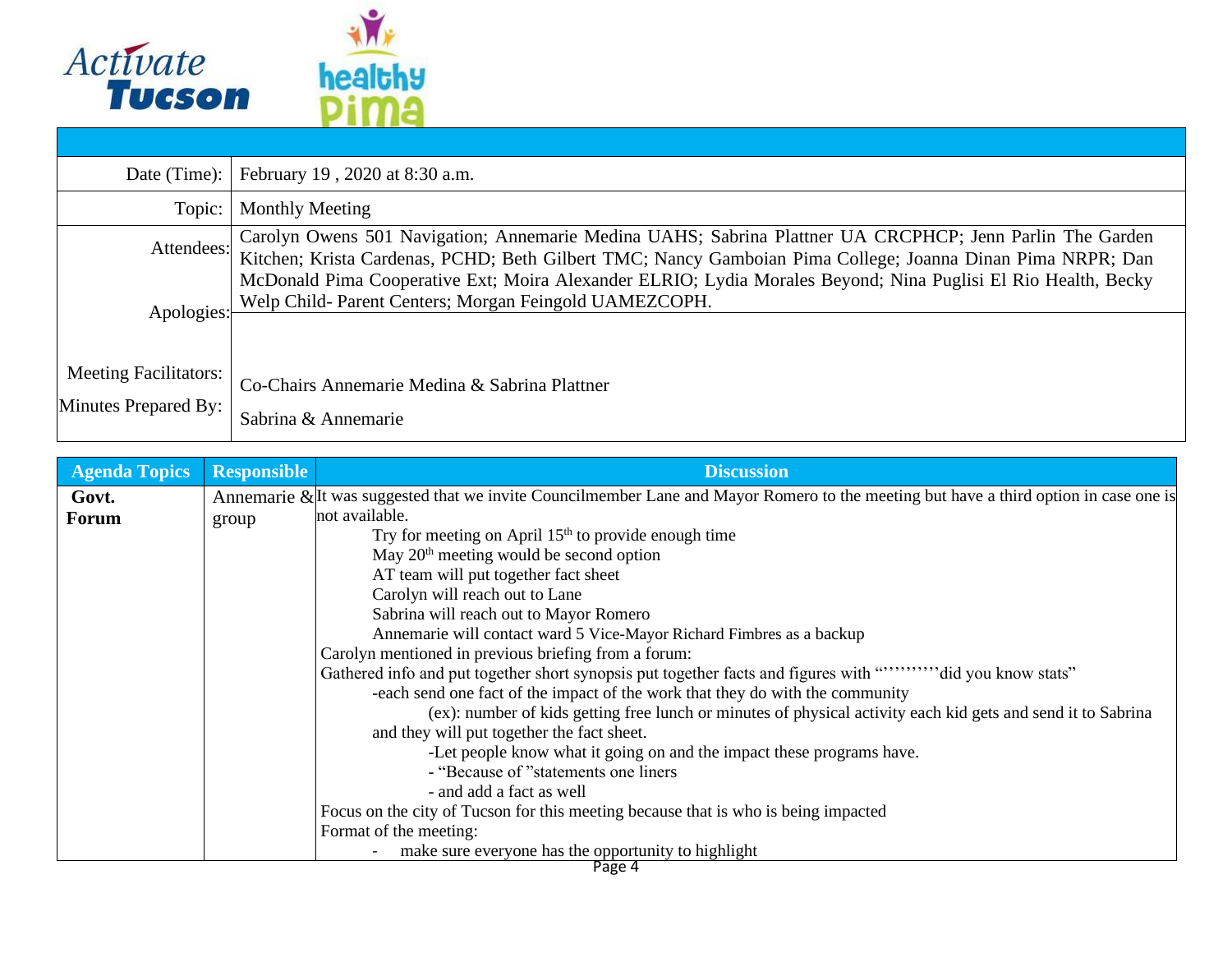



|                                                                                                                                            |                | Maybe a short presentation where each member and have a slide to highlight what they are doing. 1-2 slides max<br>Provide them with resource fact sheet for something for them to walk away with<br>Q and A at the end<br>Ask them to come with what is happening in the city like what is coming up with policies in the community so<br>they can be prepared with questions<br>Request for the next meeting in march to have all of the information ready for the slides for it to be put together<br>into a PowerPoint<br>Forum takes place at a larger location possibly at the Pima County Housing.<br>Near downtown good location<br>$\circ$<br>Meeting room<br>$\circ$<br>Check to see if April $15th$ or may $20th$ is available at this location on congress on W side of freeway<br>$\circ$<br>across the street from the Annex (pass Bonita on the right) 801 W congress<br>Do we want to come up with a call to action like we would love it if you come up with<br>Bring to next meeting: "what would be your call to action" top things you want them to focus on and then next meeting will<br>narrow it down to top 3 things they should focus on for the next year.<br>Start with call to action to hear them out first then fill in the blanks                                                                                                         |
|--------------------------------------------------------------------------------------------------------------------------------------------|----------------|--------------------------------------------------------------------------------------------------------------------------------------------------------------------------------------------------------------------------------------------------------------------------------------------------------------------------------------------------------------------------------------------------------------------------------------------------------------------------------------------------------------------------------------------------------------------------------------------------------------------------------------------------------------------------------------------------------------------------------------------------------------------------------------------------------------------------------------------------------------------------------------------------------------------------------------------------------------------------------------------------------------------------------------------------------------------------------------------------------------------------------------------------------------------------------------------------------------------------------------------------------------------------------------------------------------------------------------------------------------------------|
| City of<br><b>Tucson</b><br><b>Summary of</b><br><b>Master</b><br><b>Mobility Plan</b><br>Panel(s) $2020$<br>with City of<br><b>Tucson</b> | Jen<br>& Group | Move Tucson (MT) Master Mobility Plan Community Forum meeting went well but was not representative<br>of what Tucson looks like<br>All things mobility: sidewalks, busses, scooters, etc<br>The first meeting was to understand the scope of this project.<br>Top three priorities for mobility was something people could do on their cellphones.<br>$\circ$<br>Neighborhood equity and social equity to serve underserved populations which ended up with<br>only 2 and 3% of the vote<br>1400 surveys responded were from English language readers<br>The Spanish responses are very low so there needs to be more outreach to the Spanish speaking<br>community to participate in the survey.<br>Krista will reach out the Hispanic Chamber to get the word out<br>• You can give the paper surveys to your population then give back to Jen<br>From this survey they will tweak and narrow it down to make a more refined survey then make the plan (20+<br>years)<br>It's a 10-15 minute long survey maybe offer it at the community foodbanks go through Ronda at CFB to see<br>what she can do.<br>"What if we reach out saying were going to share the links and reach out to the wards first and then outreach to<br>others such as food banks"?<br>Krista will help develop a paragraph to call for action and Annemarie will send the email out to the wards |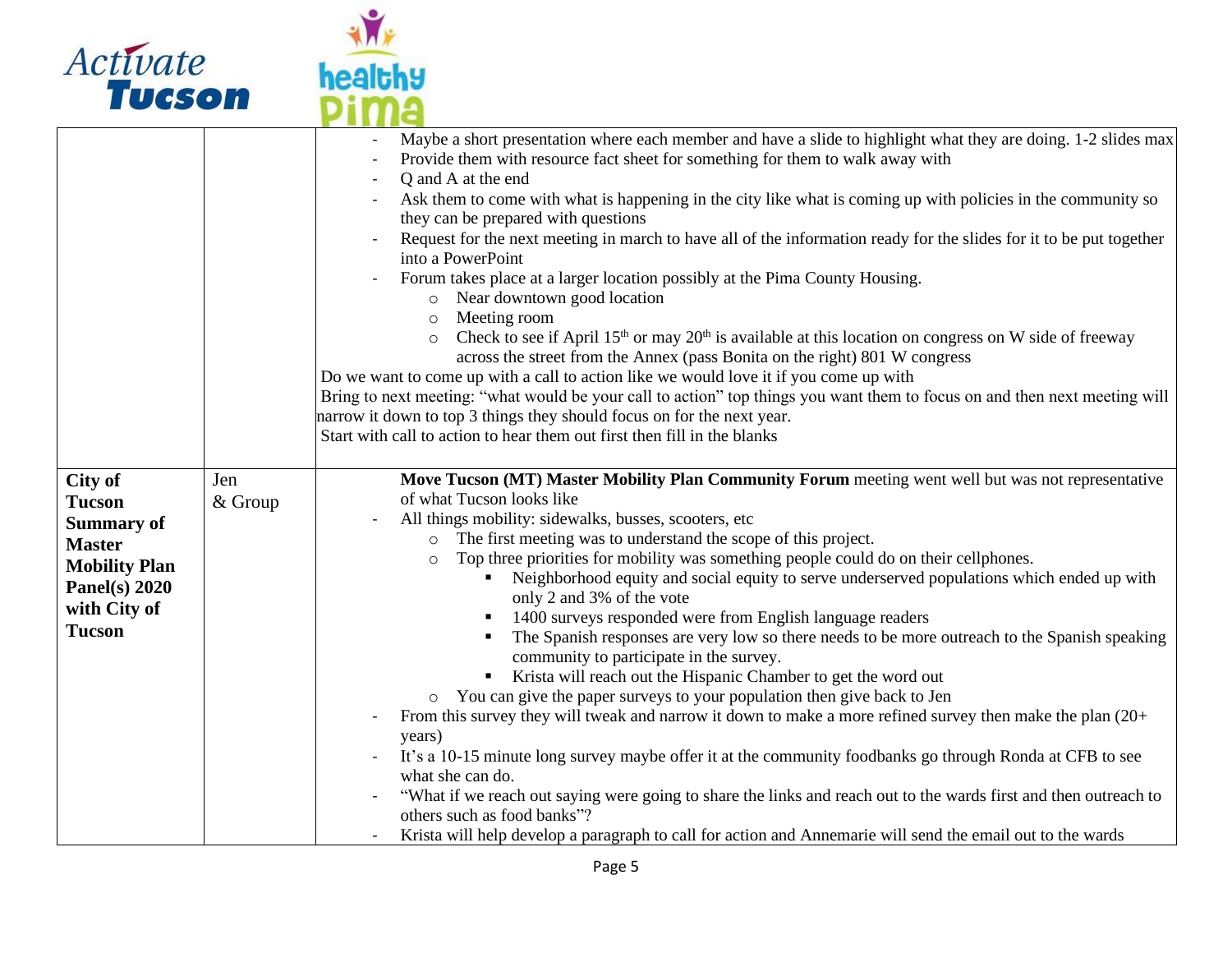

![](_page_5_Picture_1.jpeg)

| <b>Spring Health Fair</b><br>Sabrina<br>info Expo<br><b>Collaboration:</b> |
|----------------------------------------------------------------------------|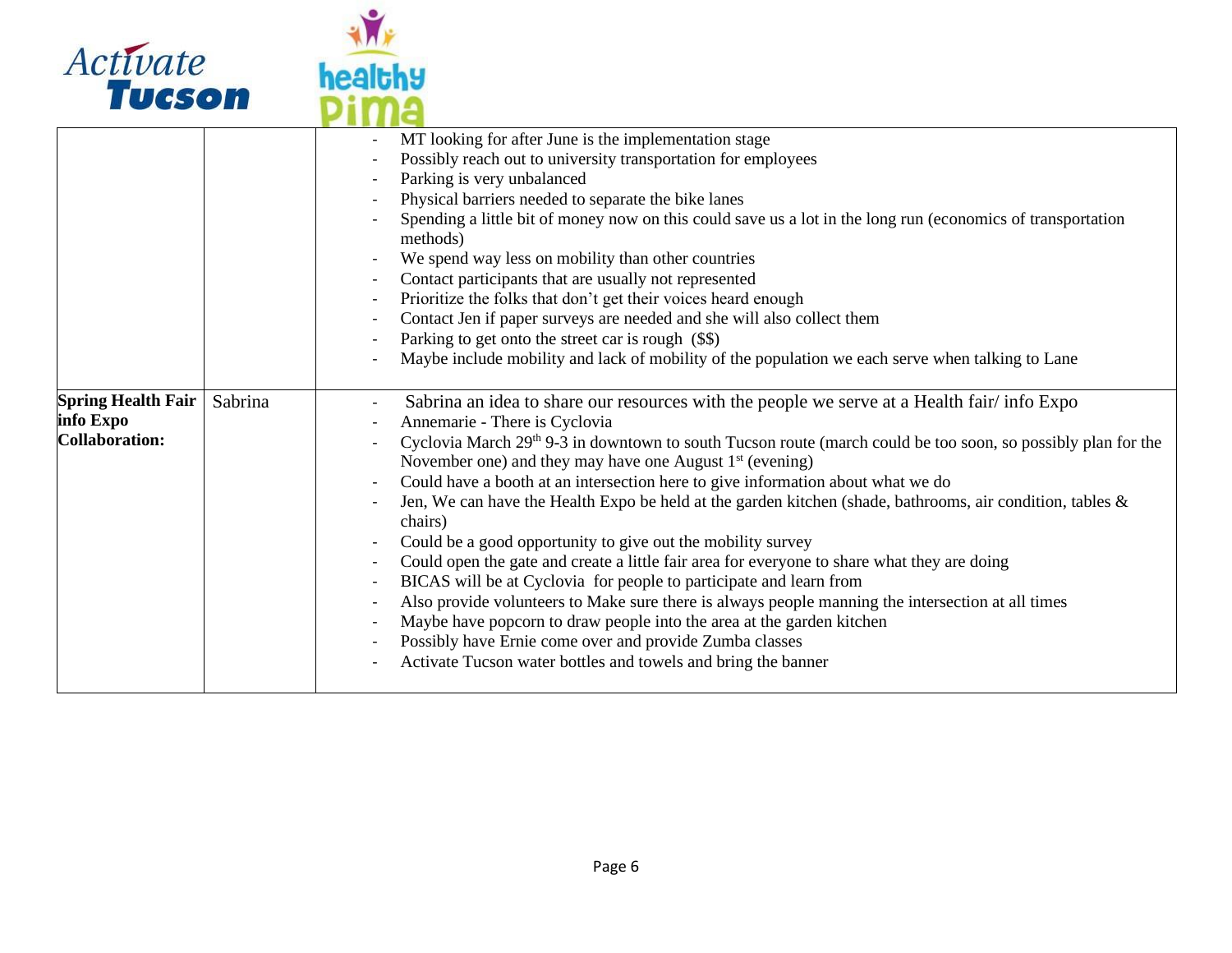![](_page_6_Picture_0.jpeg)

![](_page_6_Picture_1.jpeg)

| <b>Member</b>         | <b>Members</b> | The PCC has Pima Fit Club students available for 90-hour internship with lots of energy and they can                                                                                                                                                                                                                                                                                                  |
|-----------------------|----------------|-------------------------------------------------------------------------------------------------------------------------------------------------------------------------------------------------------------------------------------------------------------------------------------------------------------------------------------------------------------------------------------------------------|
| <b>Activities and</b> |                | help at your events! Contact Nancy at ngamboian@pima.edu or 954-2527 to find out more or ask for                                                                                                                                                                                                                                                                                                      |
| <b>Announcements</b>  |                | volunteers.                                                                                                                                                                                                                                                                                                                                                                                           |
|                       |                | 5K on the 28 <sup>th</sup> right before Cyclovia 9am to 2 pm (TB awareness day)                                                                                                                                                                                                                                                                                                                       |
|                       |                | Nancy might do a booth to provide health assessments                                                                                                                                                                                                                                                                                                                                                  |
|                       |                | It's located at Sam Melina park 3400 south country club road                                                                                                                                                                                                                                                                                                                                          |
|                       |                | Jen-Garden kitchen.org                                                                                                                                                                                                                                                                                                                                                                                |
|                       |                | Fit First Saturdays at the Garden Kitchen (GK)                                                                                                                                                                                                                                                                                                                                                        |
|                       |                | Community garden hour 8-9 every Thursday                                                                                                                                                                                                                                                                                                                                                              |
|                       |                | GK Vacancy program coordinator position to help run the program                                                                                                                                                                                                                                                                                                                                       |
|                       |                | Vacancy for another program coordinator                                                                                                                                                                                                                                                                                                                                                               |
|                       |                | <b>BOTH FULL TIME</b>                                                                                                                                                                                                                                                                                                                                                                                 |
|                       |                | Krista-In December the CDC alarming stat 1 in 4 adolescents being born pre diabetic<br>*always tie in with the facts to remind ourselves the relevance                                                                                                                                                                                                                                                |
|                       |                | Joanne- Parks and Rec and Ellie Towne are offering free Tax help for people with incomes \$66,000 or below<br>April 28 <sup>th.</sup> Opens up the free programs keeping kids active all summer long (provides food snack and lunch)<br>Pima county parks and rec pima.gov<br>Pre-register Pima county parks and rec pima.gov<br>To get your kids on the list because it usually fills up in an hour. |
|                       |                | Moira-Sunday, Feb. 23 2020 is the Get your Rear in gear 5k run to prevent Colon Cancer and bring awareness to the disease                                                                                                                                                                                                                                                                             |

## **Next meeting: Wednesday, March 18, 2020 at TOMF**

We will continue to discuss the Government Panel with new City Council members and the new mayor and review and update the AT Work Plan for 2020

**Hope we see you there!**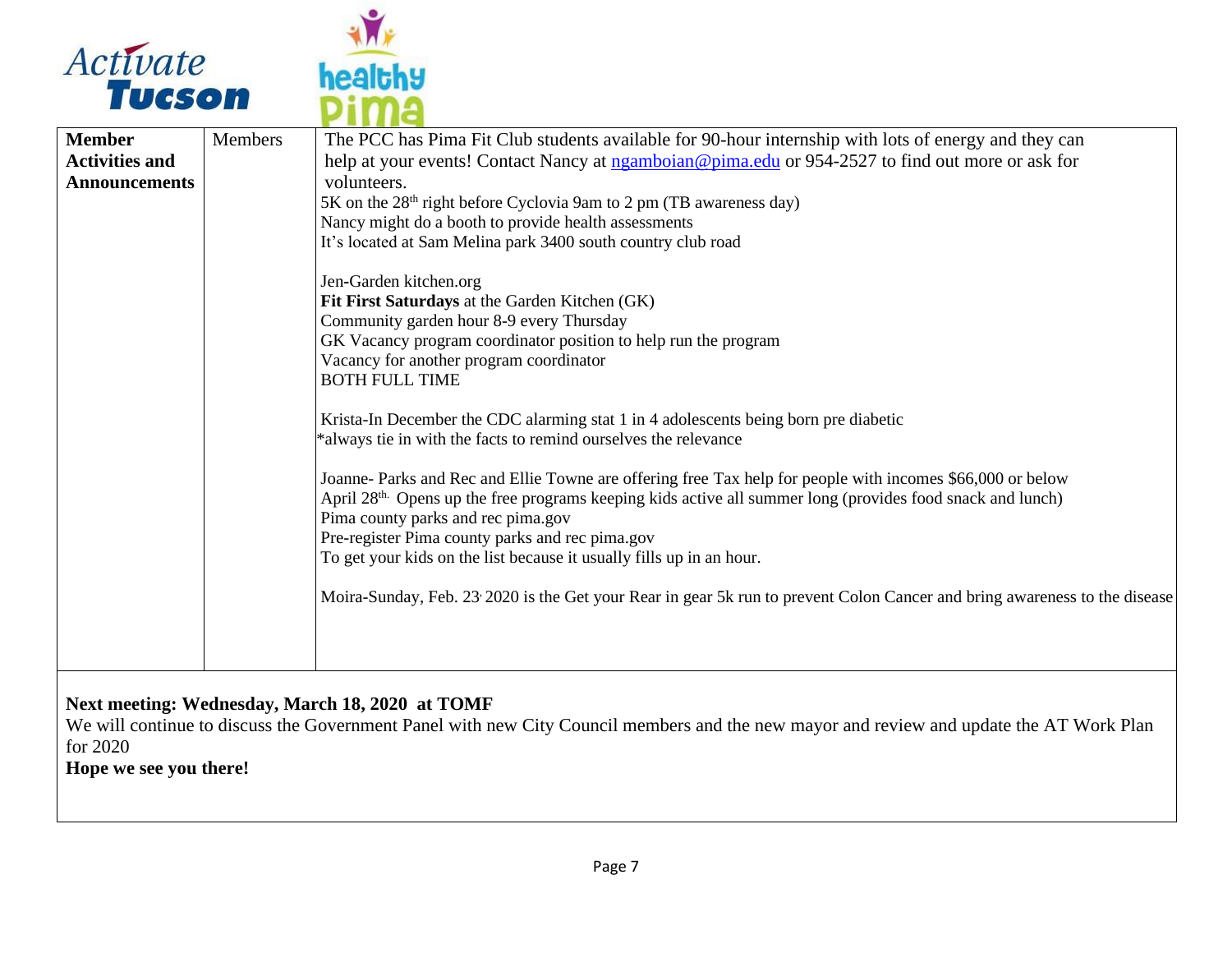![](_page_7_Picture_0.jpeg)

| Date (Time): $\vert$                                 | April 15, 2020 at 8:30 a.m. Virtual meeting through ZOOM                                                                                                                                                             |  |  |
|------------------------------------------------------|----------------------------------------------------------------------------------------------------------------------------------------------------------------------------------------------------------------------|--|--|
| Topic:                                               | <b>Monthly Meeting</b>                                                                                                                                                                                               |  |  |
| Attendees:                                           | Annemarie Medina UAHS; Sabrina Plattner UA CRCPHCP; Jenn Parlin UA Garden Kitchen; Nancy Gamboian<br>Pima College; Dan McDonald Pima Cooperative Ext; Moira Alexander ELRIO; Lydia Morales Beyond; Becky Welp Child- |  |  |
| Apologies:                                           | Parent Centers; Morgan Feingold UAMEZCOPH.; Lucy Howell My Healthy Globe;<br>Valerie Seeton Iskashitaa; Julia Appel, Tufts University; Alan Mozaffari Tufts University,<br>Caroline Owens, 501 Navigation            |  |  |
| <b>Meeting Facilitators:</b><br>Minutes Prepared By: | Co-Chairs Annemarie Medina and Sabrina Plattner<br>Sabrina Plattner & UA COPH Intern Morgan Feingold                                                                                                                 |  |  |
|                                                      | NOTE: March meeting was cancelled                                                                                                                                                                                    |  |  |

| <b>Agenda Topics</b> | <b>Responsible</b> | <b>Discussion</b>                          |
|----------------------|--------------------|--------------------------------------------|
| <b>COMPACT</b>       | Julie Appel,       | Please see attached slides and slide notes |
| training             | Tufts              |                                            |
| and Group            | University         |                                            |
| <b>Model</b>         | Friedman           |                                            |
| <b>Building</b>      | School od          |                                            |
|                      | Nutrition          |                                            |
|                      | Science and        |                                            |
|                      | Policy             |                                            |
| <b>Discussion on</b> |                    | See notes below                            |
| <b>GMB</b>           |                    |                                            |
|                      |                    |                                            |
|                      |                    |                                            |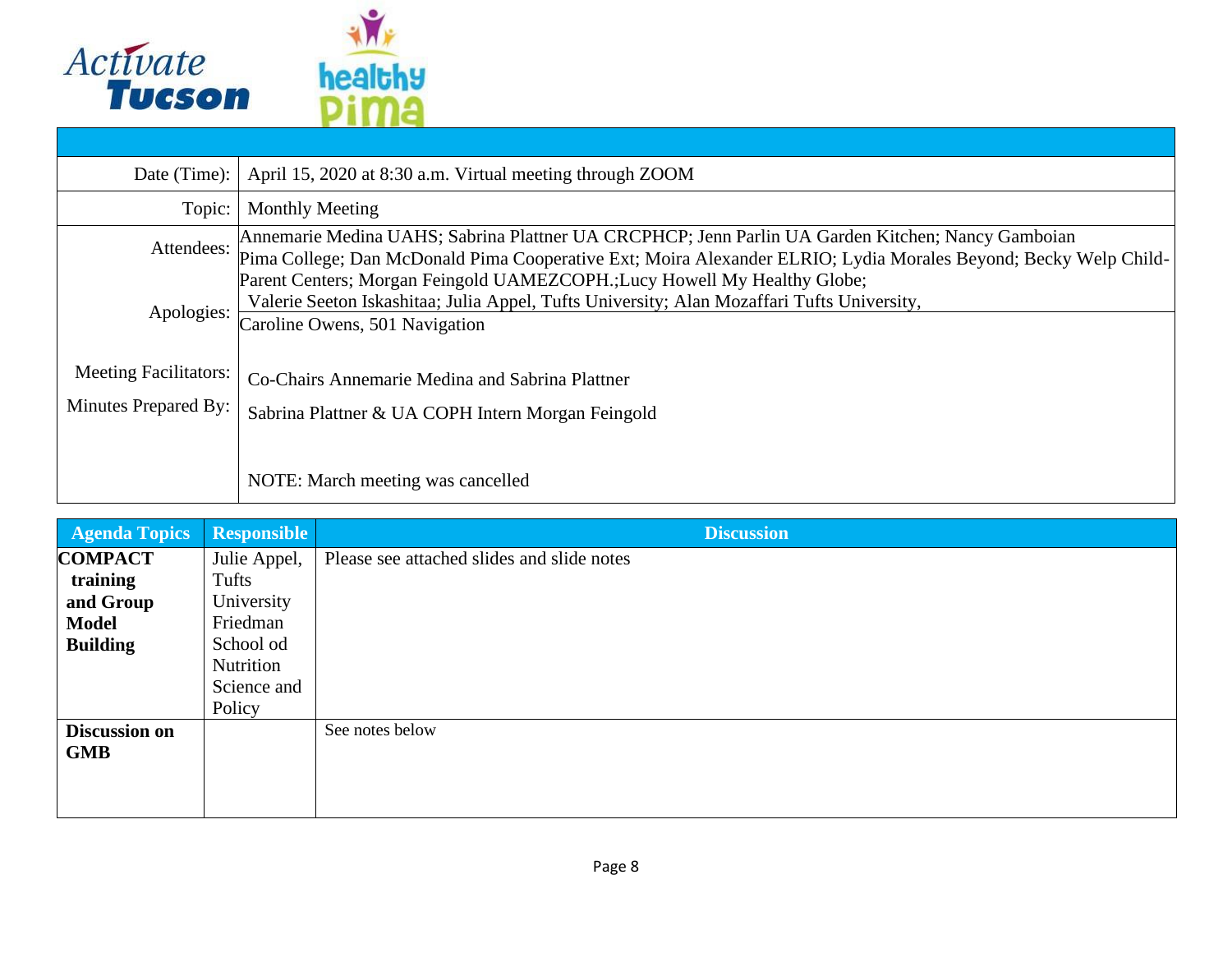![](_page_8_Picture_0.jpeg)

![](_page_8_Picture_1.jpeg)

| 2020 Meetings<br>and Next Steps<br>during<br><b>Changing times</b> | Annemarie | We will continue with virtual meetings through ZOOM until able to meet in person. The May 20 <sup>th</sup> meeting will<br>be a regular meeting. Our planned meeting with Mayor Romero will be rescheduled.                                                                                                                                                                                                                                                                                                                                                                                                                                                                                                                                                                                                                                                                                                                                                                                                                                                                                                                                                                                                                                                                                                                                                                                                                                                                                                                                       |
|--------------------------------------------------------------------|-----------|---------------------------------------------------------------------------------------------------------------------------------------------------------------------------------------------------------------------------------------------------------------------------------------------------------------------------------------------------------------------------------------------------------------------------------------------------------------------------------------------------------------------------------------------------------------------------------------------------------------------------------------------------------------------------------------------------------------------------------------------------------------------------------------------------------------------------------------------------------------------------------------------------------------------------------------------------------------------------------------------------------------------------------------------------------------------------------------------------------------------------------------------------------------------------------------------------------------------------------------------------------------------------------------------------------------------------------------------------------------------------------------------------------------------------------------------------------------------------------------------------------------------------------------------------|
| <b>Member</b><br><b>Activities and</b><br><b>Announcements</b>     |           | Annemarie: UArizona Health Sciences Wellness Wednesdays. 30 minute sessions at noon focusing on<br>topics to help the community with day to day challenges brought on by the stay at home orders. Topics<br>include Food as Medicine, Guided Imagery, Extending the life of fresh produce and more. Sign up at<br><b>Wellness Wednesdays</b><br>Sabrina: UAMEZCOPH The Canyon Ranch Center for Prevention and Health Promotion website<br>https://crcphp.arizona.edu/family-resources-covid-19-new has COVID-19 helpful resources to health<br>and wellness. Include the health science classes and other resources on the site that can be utilized by<br>parents families and students.<br>Valerie: Iskashitaa food distribution. Restaurants closing down have given them their food and they<br>have expanded their reach of people that they are targeting such as schools to make food boxes. They<br>modified their best practices drastically. Volunteers delivering to low-income areas apartment<br>complexes.<br>email harvesting@iskashitaa.org office number 520-440-0100<br>Lucy: Should you get tested? Link of questions to help people decide if they should get tested<br>Should I get tested assessment - https://www.betheforce.health/epi-stem-covid-19-assessment<br>https://www.betheforce.health/covid-19-inside-virus-structure<br>Nancy: health and fitness interns at Pima testing a couple of the apps. The interns have about four<br>weeks left and are looking for more hours. Let her know if you need assistance |
|                                                                    |           | Nancy Gamboian, Pima Community College, interns available for the next 4 weeks. 520-954-2527,<br>ngamboian@pima.edu                                                                                                                                                                                                                                                                                                                                                                                                                                                                                                                                                                                                                                                                                                                                                                                                                                                                                                                                                                                                                                                                                                                                                                                                                                                                                                                                                                                                                               |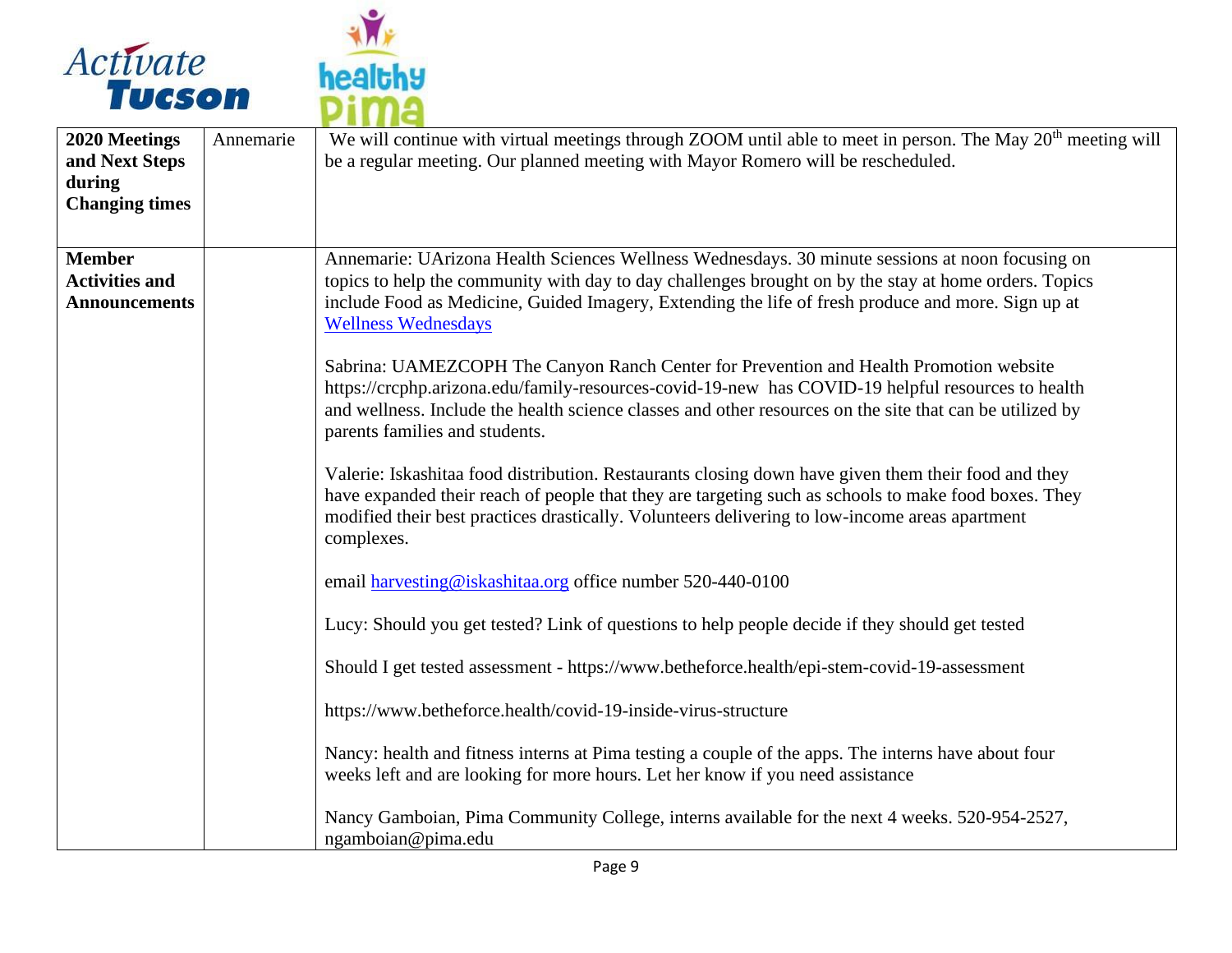![](_page_9_Picture_0.jpeg)

| Jen: Link to Wilder assessment (Sabrina will send out the link again to the AT group)<br>Garden Kitchen is doing a health campaign on Facebook and Instagram. You can submit to videos or                                                                                          |
|------------------------------------------------------------------------------------------------------------------------------------------------------------------------------------------------------------------------------------------------------------------------------------|
| pictures to Jen and she will share any healthy habits to post.<br>jparlin@email.arizona.edu to find out more about The Garden Kitchen's #Healthy Together campaign.                                                                                                                |
| Dan: Tucson Village farm working with youth from Tucson and Hopi reservation. Working on<br>outreach. It can probably get them involved in this activity and ways to address health concerns within<br>the community. Lucy offers for them to use the digital apps to assist them. |
| Lucy: will be sending Annemarie and Sabrina inviting AT members into free portal to connect people.<br>Heads up for that.                                                                                                                                                          |
| Moira: Which clinics are open. Call patient communications first. They stopped taking non-urgent<br>patients. They do not turn away for the inability to pay for services.<br>El Rio Patient Communications: 670-3909                                                              |
| Sam: provide Medicare insurance particularly for people with chronic conditions. There is a need for<br>donations of food right now to add to their lunch bags. Coordinate with Valerie.                                                                                           |

## **Julie Appel from Tufts University**: Notes to accompany slides

Slide show on Childhood Obesity Prevention Modeling for Prevention and Community Transformation (COMPACT) catalyzing communities to prevent obesity

Child obesity180 (CO180)

Part of a two-year project

Replicate, scale, and evaluate systems science model for whole-of-community obesity prevention

The goal is to really advance the field at large through the scale of this framework to ultimately inform prevention efforts nationwide. They are in the first year of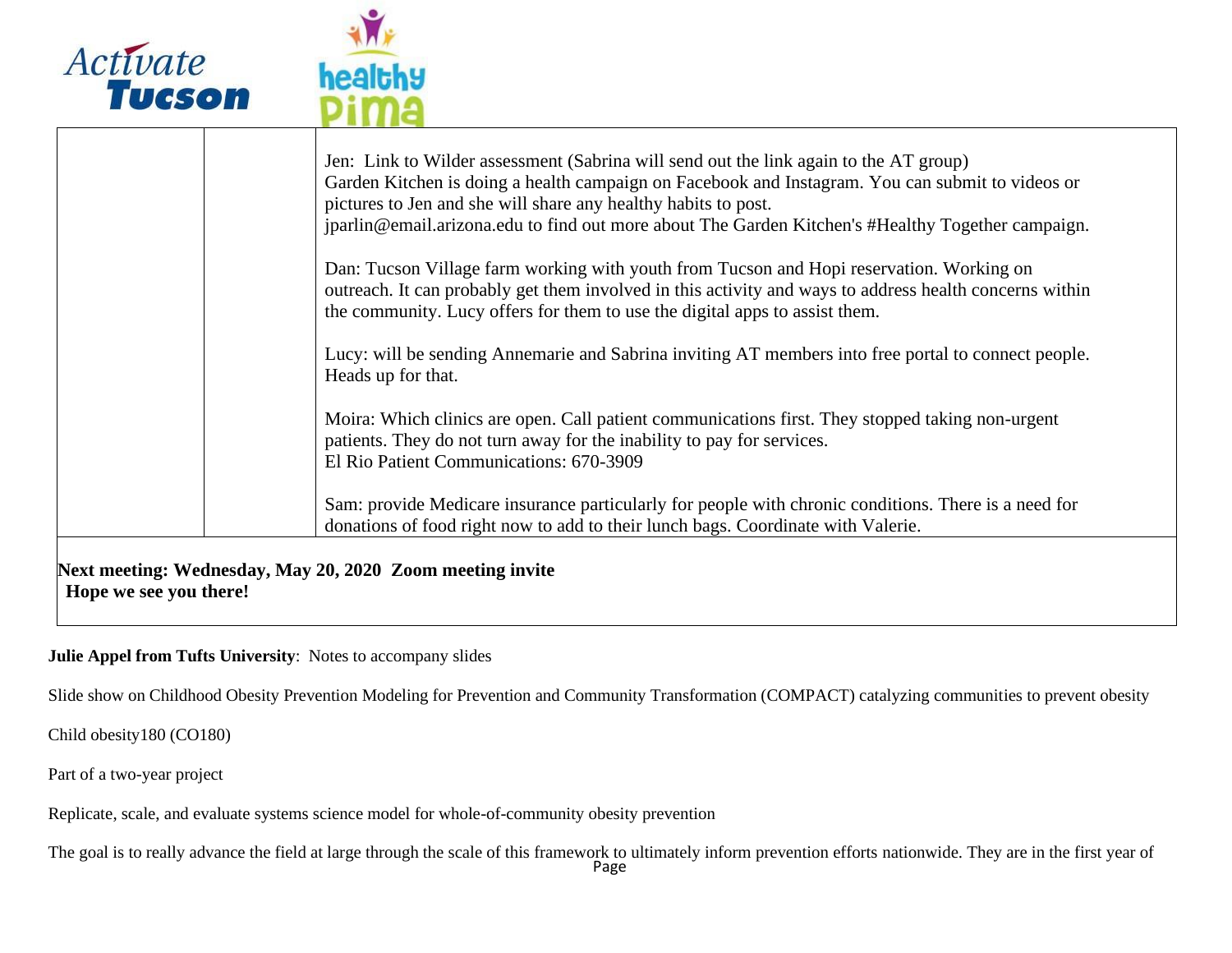![](_page_10_Picture_0.jpeg)

this.

The whole of community: Multilevel implemented holistically in many settings. Common led by the stakeholder groups and have been shown through studies to be both effective and equitable.

Shows graphs displaying...The higher the program policy score, the higher the likeliness in a change in the behavior of kids.(BMI)

Applying the program to all levels of the socioecological model

The systems approach is a different way of thinking to help understand complex problems and their context.

It creates a shared understanding of different perspectives.

Tools:

Social network analysis- how people connect and evolve over time helps identify stakeholder networks to see who in the community is willing to help

, agent-based modeling, - creates virtual environments to simulate environments (has been used in tobacco cessation)

system dynamics- how things evolve over time

Shape up Somerville (2002-2005)

Was a whole of community approach is designed to instigate change and catalyze policy and environmental change. Engaged stakeholders from across the community from the Mayor to schools to parents. The intervention was successful.

Has been sustained for 15 years

ROI for Shape up Somerville:

Over 6 years the initial investment broke even and over 10 years it made \$1 for every….

Research team underwent a systems mapping process after the study to understand the dynamics of community change in their intervention.

Individual (kids impacted), different settings in the community that the intervention was at (school, built environment, family, media), community and Somerville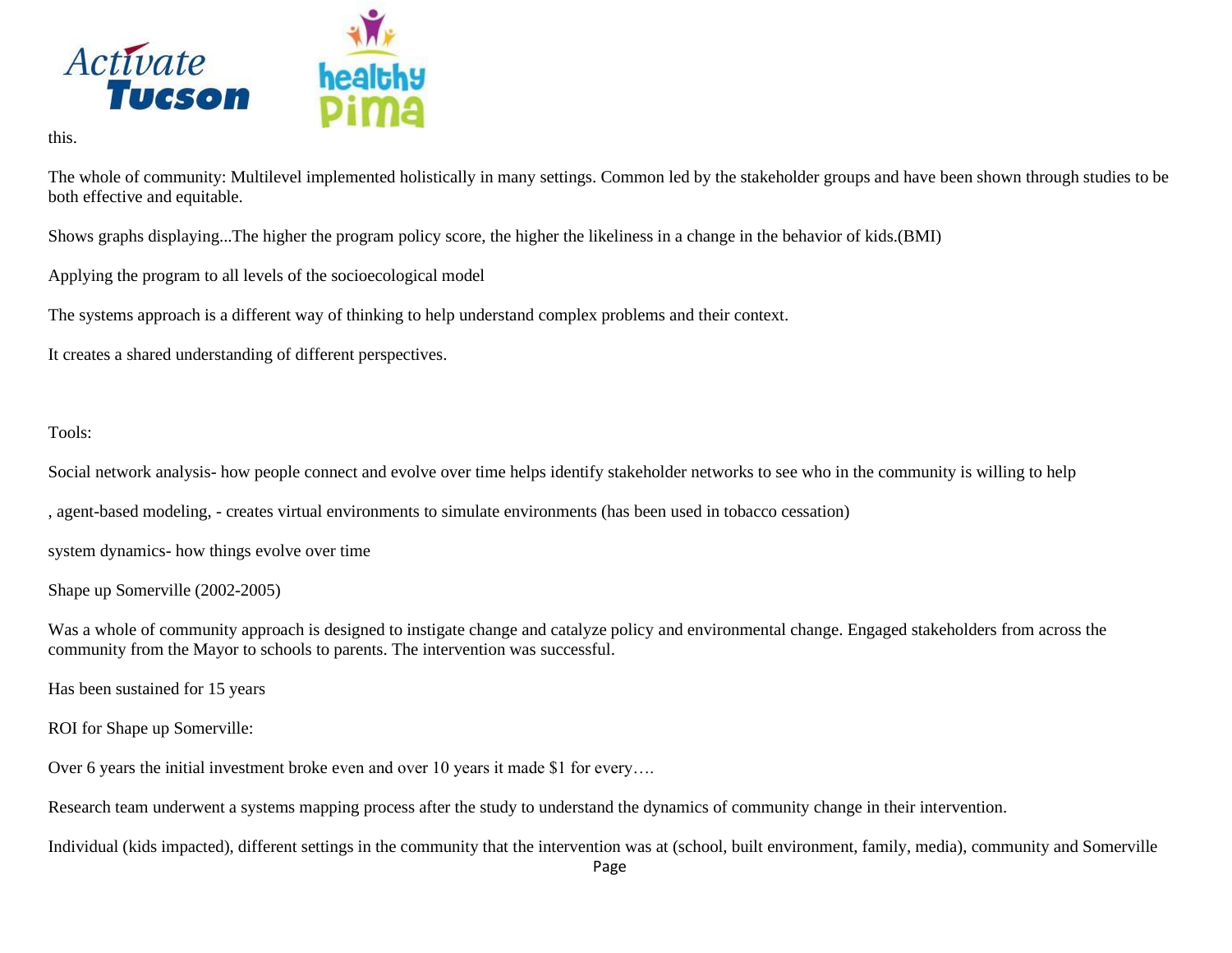![](_page_11_Picture_0.jpeg)

task force that came together as the driving force of the intervention.

Up mid and downstream-

Down- children (target pop.)

Mid- environments that affect our behavior that look different for different areas of the population

Up- people that run the program, implement the policies, and are responsible for running the midstream.

COMPACT (childhood obesity modeling for prevention and community transformation)

Focused on the midstream. Engaged researchers from across the world to look retrospectively and study prospectively the dynamics of a coalition in real-time. They looked back to the task force of shape up Somerville.

Stakeholder driven community diffusion

Framework convenes a group of people with a good knowledge of the community and the problem. Goes through the process to build knowledge and systems insight, focus on the creation of child health campaigns to ultimately improve child health outcomes.

Define, connect, generate, prioritize= group model building.

Define= define the problem and graph how it has changed over time. Helps a group come to a consensus on what they want to model

Connect= People think about the problem over time and think about variables that are affected and connect them all (positive effects or negative) helps people understand the structure of the system that is driving the trend over time.

Generate= ideas for intervening. Using an enhanced understanding of the system to think about innovative methods. (impact feasibility grid to show the steps of the ideas that are generated during this process.)

Prioritize = which has the best data and sound science to see if the data being implemented is the best data.

Implement, sustain = data-driven and evidence-based. Focus on importance of evaluation embedding in the community

Next steps: continue to strengthen the partnership. Work together to work across the community on multiple levels.

Contact info: Julia.appel@tufts.edu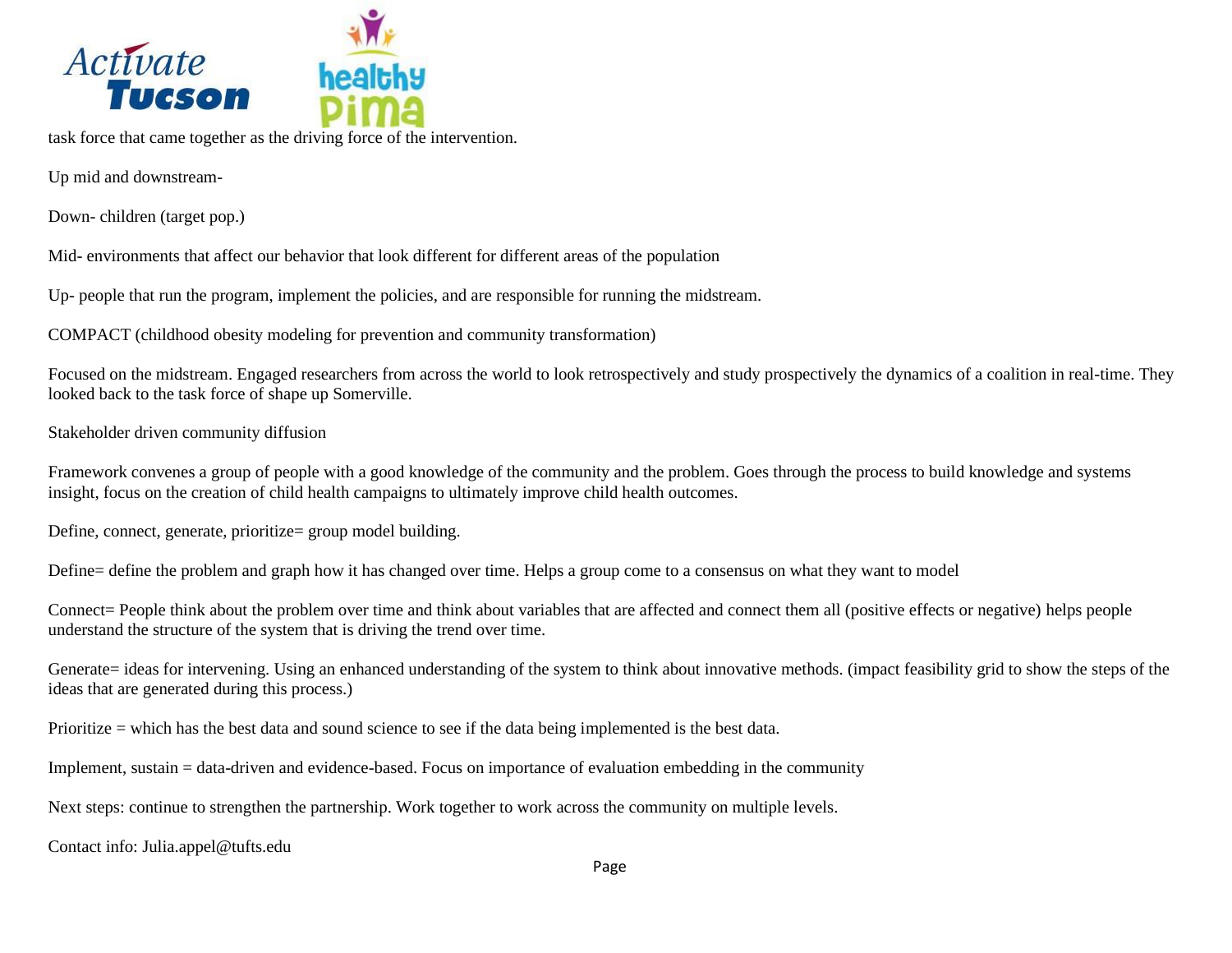![](_page_12_Picture_0.jpeg)

Questions:

Lucy: ROI how big is Somerville? 82,000

Initial investment: between 350,000 and 5,000 over three-year period or annually. Sabrina has that paper with information.

What are we doing in Tucson? How we can bring this framework to Tucson. There are many ongoing efforts in community, so increase coordination between these efforts and bringing this whole community approach to these ongoing approaches in Tucson and evaluating it in different surveys to measure different dynamics.

Dan: Lucy brought up that the population 80,000. Has this been applied to larger communities than Somerville has?

In Cleveland and in South Carolina and Boston, they have seen that the physical boundary feels less important than the existence of ongoing work in the community. Over a million people in the Cleveland community, the population size is something to consider, but would not change marketability the approach or effort.

Dan: Community decides what is feasible… how some of the decisions are made in terms of what has high or low impact based on theoretical or research-based?.

Leveraging community knowledge and infusion of evidence-based strategies. The group of people negotiate and discuss what is high and what is low impact and can

move things around on the wall. It's just a start to think about how impactful the ideas are. Then after they can look at real data to see if it actually is effective.

Lucy: offered to partner in bringing the framework to her other projects in different cities. Mentioned digitalizing the resources such as apps.

Moira: Is the Harm reduction included? Eating disorders etc.

They have thought about it a lot, and in this work, the way it has come up the most is the way coalitions think about child health broadly as opposed just to obesity. They have had a discussion with stakeholders, and they show interest in overall child health and wellbeing and steer away from using the word obesity. Obesity is a variable, but it is surrounded by an entire system with many other variables, so it sits within a larger context of overall child health and wellbeing.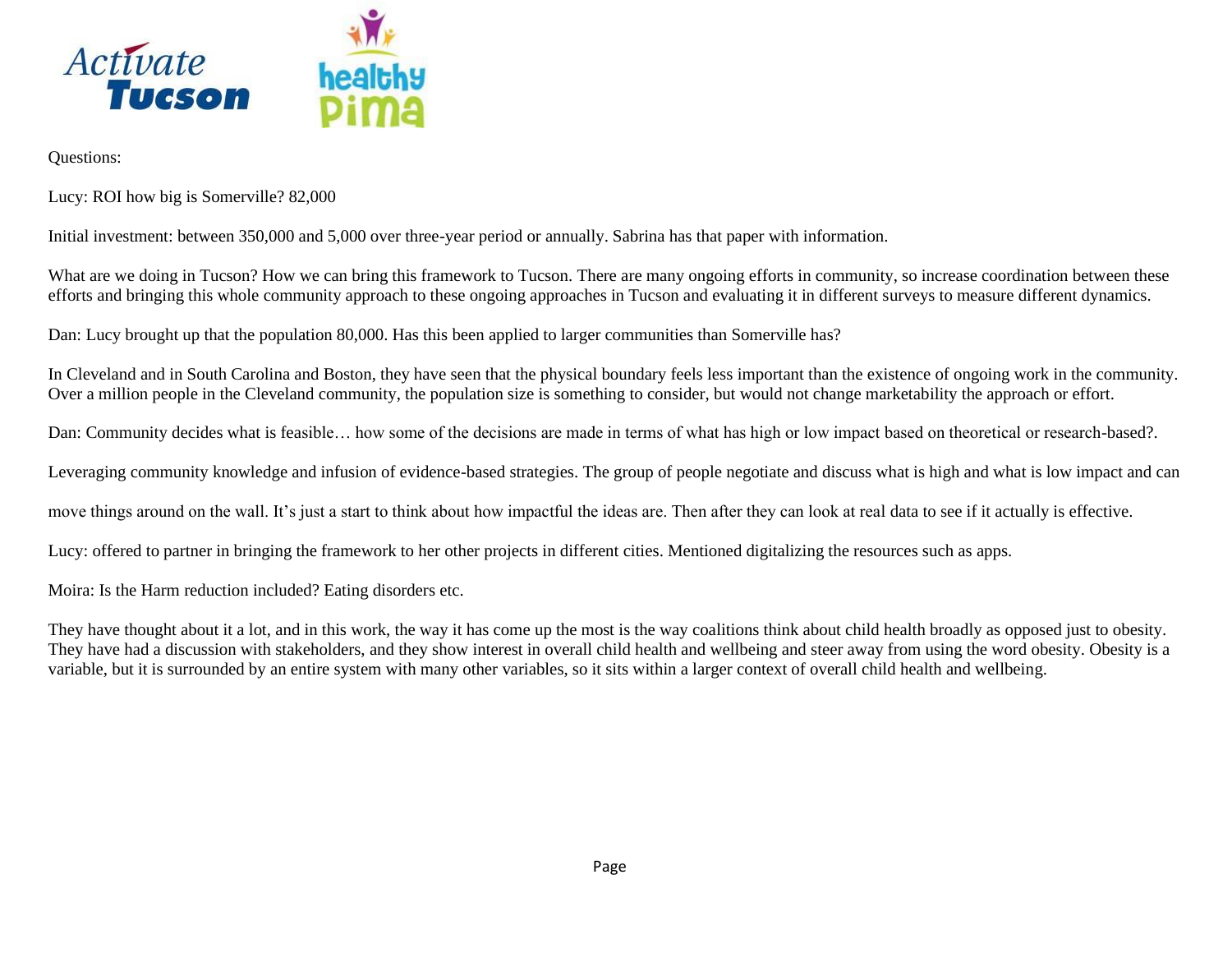![](_page_13_Picture_0.jpeg)

| Date (Time): $\vert$                                 | May 20, 2020 at 8:30 a.m.                                                                                                                                                                                                                                                                                        |
|------------------------------------------------------|------------------------------------------------------------------------------------------------------------------------------------------------------------------------------------------------------------------------------------------------------------------------------------------------------------------|
| Topic:                                               | <b>Monthly Meeting</b>                                                                                                                                                                                                                                                                                           |
| Attendees:                                           | Sabrina Plattner MEZCOPH&CRCPHP, Annemarie Medina UAHS, Julie Appel Tufts Univ; Nancy Gamboian PCC;<br>Dan McDonald Pima Cooperative Ext; Moira Alexander ELRIO; Carolyn Owens 501 Navigation; Jenn Parlin The<br>Garden Kitchen; Nicole Struck TOMF; Barbara Eiswerth Iskashitaa; Lucy Howell My Global Health; |
| Apologies:                                           |                                                                                                                                                                                                                                                                                                                  |
| <b>Meeting Facilitators:</b><br>Minutes Prepared By: | Co-Chairs Annemarie Medina & Sabrina Plattner<br>Sabrina Plattner & Annemarie Medina                                                                                                                                                                                                                             |

| <b>Agenda Topics</b>                                                    | <b>Responsible</b>                                   |                                                                                                                                                                                                                                                                                                                                                                                                                                                                                                                                                                                                                                                                                                                                                                                                                                                                                                                                                                                                                                                                               |
|-------------------------------------------------------------------------|------------------------------------------------------|-------------------------------------------------------------------------------------------------------------------------------------------------------------------------------------------------------------------------------------------------------------------------------------------------------------------------------------------------------------------------------------------------------------------------------------------------------------------------------------------------------------------------------------------------------------------------------------------------------------------------------------------------------------------------------------------------------------------------------------------------------------------------------------------------------------------------------------------------------------------------------------------------------------------------------------------------------------------------------------------------------------------------------------------------------------------------------|
| Group<br><b>Model</b><br><b>Building</b><br><b>Update</b>               | Julie Appel<br>Tufts<br>University<br><b>COMPACT</b> | Sending out online KEN Survey to AT group Mid-June. Tailoring GMB to virtual capacity during COVID-19<br>and making the process as exciting and collaborative as in person. Looking at being in-person in mid to late<br>October and as well as having possible hybrid of virtual and in-person sessions.                                                                                                                                                                                                                                                                                                                                                                                                                                                                                                                                                                                                                                                                                                                                                                     |
| <b>Sharing on</b><br>challenges<br>created by<br>stay at home<br>orders | AT Members                                           | Sabrina-Finished teaching and moved the Service based learning class to online and went well. Working on Tufts project<br>and excited for the late fall GMB process. Continuing to work on Wildcat Marathoners program with Dan and Diane at<br><b>UAEXT.</b><br>Dan- Getting involved in the UA Faculty Senate process to help the UA work force to understand and navigate in the<br>changes beginning to happen in the UA Furlough and Personal Flex programs. The EXT virtual programs are going well.<br>The EFNP has made great interactive videos on nutrition and PA. Continuing to submit for grants for programming.<br>Jenn-The Garden Kitchen has pivoted to providing resources to food access, tenant's rights and how to support parents in<br>getting their kids not to go stir crazy during this time. Offering online learning videos etc. We are helping to give out<br>supplies for early childhood enrichment center's families.<br>Barbara-Transitioned from harvesting 2-3 days a week with volunteers carpooling together to now individuals or pairs |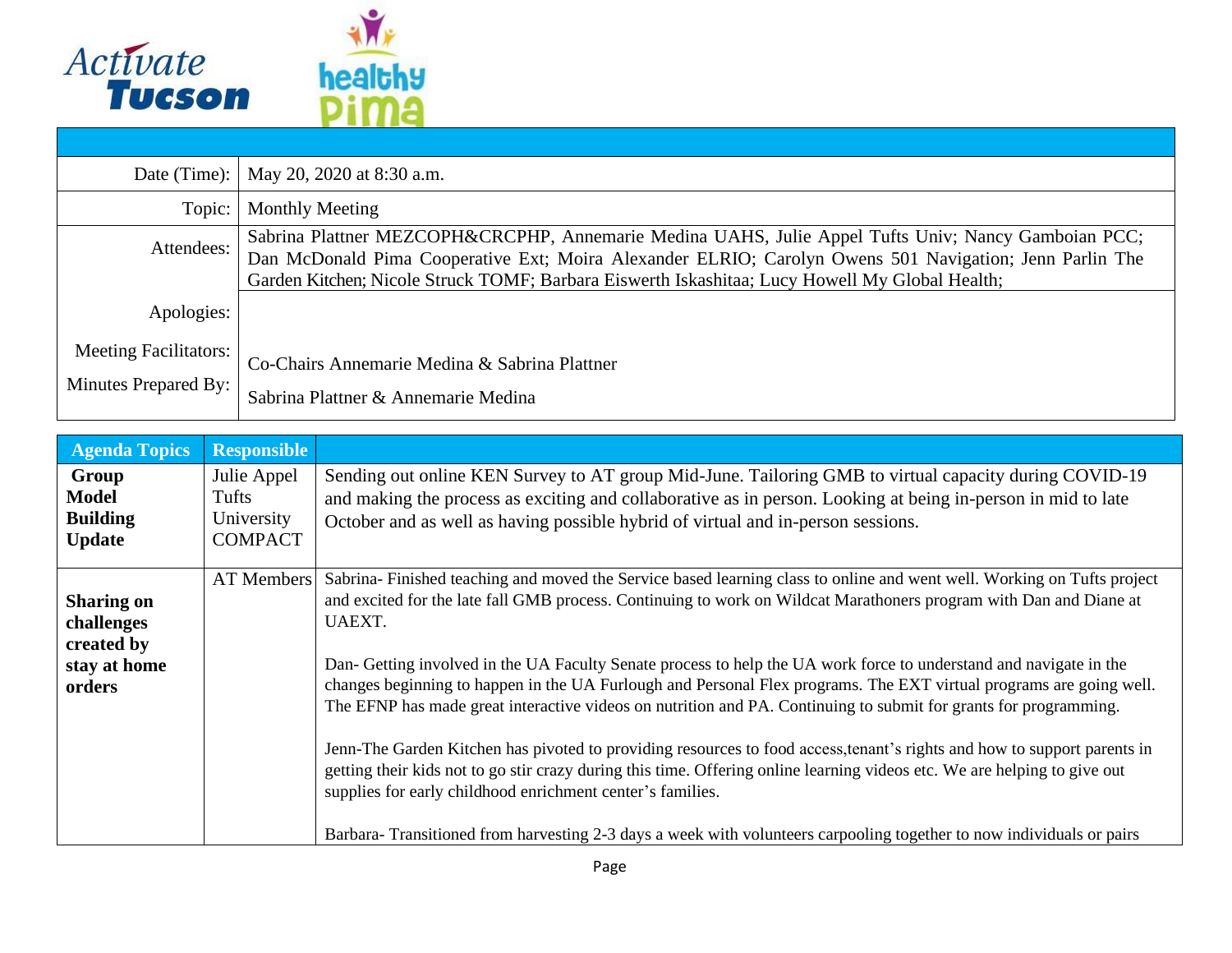![](_page_14_Picture_0.jpeg)

![](_page_14_Picture_1.jpeg)

| harvesting 7 days a week at multiple locations. One mother/daughter team has harvested everyday for the last 40 days.<br>There has been an increase in volunteers but they still need people to let them know where there is fruit to harvest. Anyone<br>who would like to harvest or has food to donate please contact online and our office (520)440-0100<br>https://www.iskashitaa.org/volunteer                                                                                       |
|-------------------------------------------------------------------------------------------------------------------------------------------------------------------------------------------------------------------------------------------------------------------------------------------------------------------------------------------------------------------------------------------------------------------------------------------------------------------------------------------|
| Nancy- PCC classes ended on Monday. Moved to online and will continue to be a virtual campus fall and spring 2021.<br>Unless things change. Labs will be meeting in-person at smaller capacity for COVID-19 regulations. Fitness classes are<br>being offered virtually and through digital health some with Lucy's platform programs. They have interns looking to<br>complete 80 hours over the summer. Contact Nancy if you have need for a fitness instructor (especially for youth). |
| Lucy-Collaborating to create a Chamber of Health Concept Force For Health. This is for resource sharing in Tucson and<br>other cities in the USA and Completed a 3-day virtual workshop. Lucy shared links for Team Up Greater Tucson, My Healthy<br>Tucson.                                                                                                                                                                                                                              |
| https://www.ectownusa.net/members/newmem/registration.php?orgcode=TUGT&fmt=M9<br>Link to: MedEquity.Health for anybody who would like to review Empathy Training that was built for OH Medicaid -<br>https://medequity.health/                                                                                                                                                                                                                                                            |
| Carolyn-Working from home is the norm for me. Continuing to work on grants.                                                                                                                                                                                                                                                                                                                                                                                                               |
| Moira- El Rio is doing well during this period. Offering Tele-Health to clients and is being used well and frequently. This<br>year is the Year of the Nurse and Midwife and we are doing many appreciation activities for our health care workers. El<br>Rio is also supporting childcare for employees as well as summer camp opportunities for kids. Wellness dept. is going to be<br>offering virtual Yoga to employees and then to hopefully the clients.                            |
| Annemarie- Working on engagement with UAHS be provide Wellness Wednesdays including AT members who are<br>providing their expertise on wellness topics. Jenn Parlin is the presenter today at Noon: Fresh Produce Essentials: Shopping,<br>storing and stretching your produce across different recipes for multiple weeks. Sign up to attend these great workshops at:<br>https://www.eventbrite.com/e/wellness-wednesdays-a-community-connection-registration-102201952792              |
| UAHS will be offering a virtual tour of the new and innovative UA health Sciences Building soon. Stay tuned for that email<br>and link.                                                                                                                                                                                                                                                                                                                                                   |
|                                                                                                                                                                                                                                                                                                                                                                                                                                                                                           |

**Next meeting: Wednesday, June 17, 2020 Zoom meeting invite will be emailed the week before the meeting. Thanks and we hope we see you there!**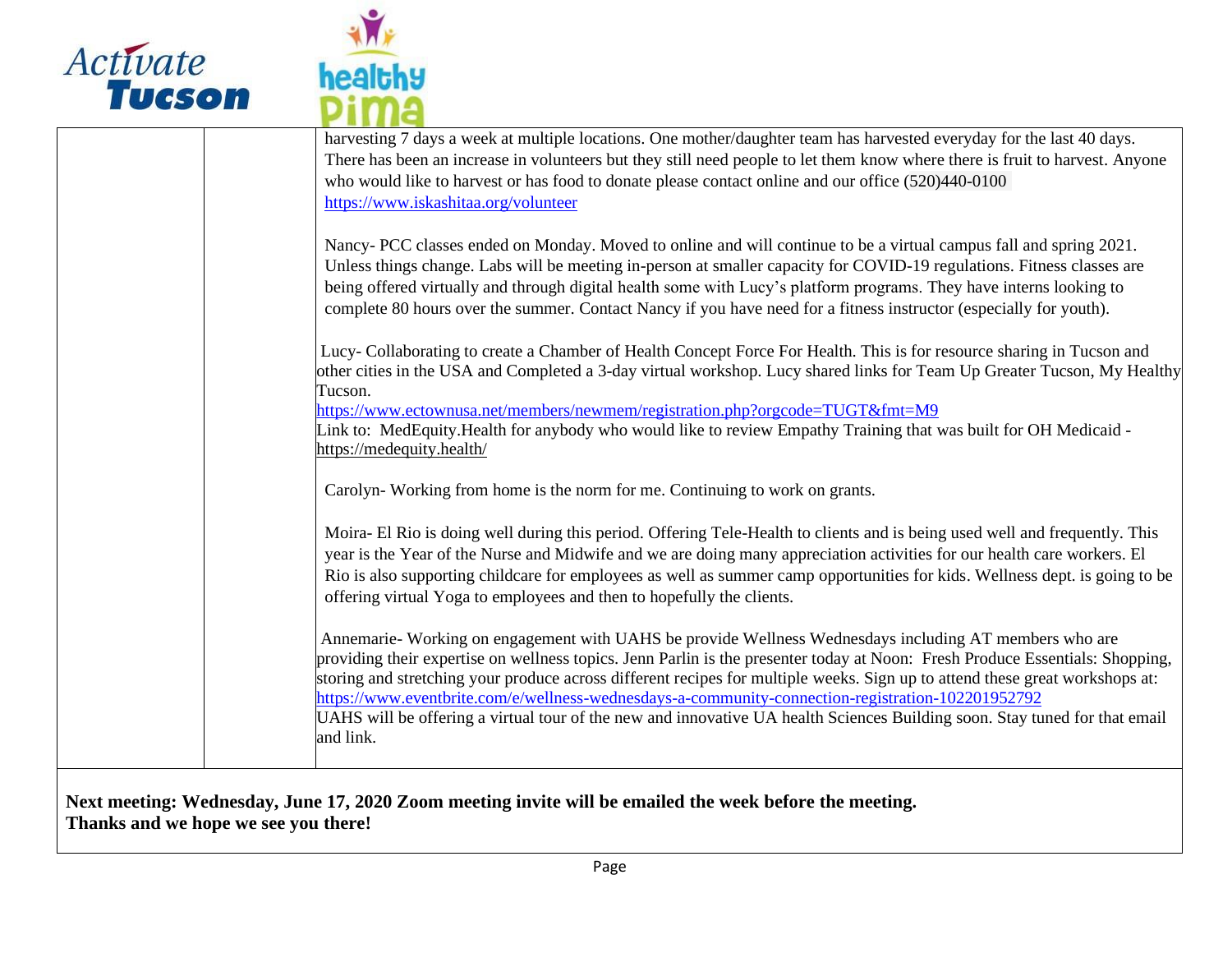![](_page_15_Picture_0.jpeg)

| Date (Time):                                         | June 17, 2020 at 8:30 a.m.                                                                                                                                                                                                                                                                               |
|------------------------------------------------------|----------------------------------------------------------------------------------------------------------------------------------------------------------------------------------------------------------------------------------------------------------------------------------------------------------|
| Topic:                                               | <b>Monthly Meeting</b>                                                                                                                                                                                                                                                                                   |
| Attendees:                                           | Sabrina Plattner MEZCOPH&CRCPHP, Annemarie Medina UAHS; Andy Bemis City of Tucson Transportation; Nancy<br>Gamboian PCC; Dan McDonald Pima Cooperative Ext; ; Jenn Parlin The Garden Kitchen; Kate Cooks Iskashitaa; Daniella<br>Costa Beyond: Joanna Dinan Pima NRPR; Becky Welp Child- Parent Centers; |
| Apologies:                                           |                                                                                                                                                                                                                                                                                                          |
|                                                      |                                                                                                                                                                                                                                                                                                          |
| <b>Meeting Facilitators:</b><br>Minutes Prepared By: | Co-Chairs Annemarie Medina and Sabrina Plattner                                                                                                                                                                                                                                                          |
|                                                      | Sabrina Plattner & Annemarie Medina                                                                                                                                                                                                                                                                      |

| <b>Agenda Topics</b> | <b>Responsible</b> | <b>Discussion</b>                                                                                               |
|----------------------|--------------------|-----------------------------------------------------------------------------------------------------------------|
| <b>MOVE</b>          | Presenter          | Andy Bemis is the Transportation Program Coordinator for the Tucson Department of Transportation and            |
| <b>Tucson</b>        | Andy Bemis         | Mobility: Andy's presentation was on the Move Tucson project and the overlook of the Master Mobility Plan       |
|                      |                    | for Tucson. Move Tucson is a planning effort that will identify transportation priorities, projects, and        |
|                      |                    | programs for the next 20 years. The project will help identify and develop long range mobility plans for the    |
|                      |                    | Tucson Community. The Move Tucson project is a community driven process. Residents are highly                   |
|                      |                    | encouraged to participate in the planning process by visiting the public input map on movetucson.org            |
|                      |                    | Tucson residents can use the virtual map to address problems within their neighborhood on access to modes of    |
|                      |                    | mobility such as walking, biking/scooter, vehicles and city transportation as well as other issues. The process |
|                      |                    | is informed by data to help make changes to Tucson's master mobility plan. Please visit movetucson.org and      |
|                      |                    | help be part of this process! Here is a link to the presentation                                                |
|                      |                    | https://www.youtube.com/watch?v=ZfWFwVeHAV8                                                                     |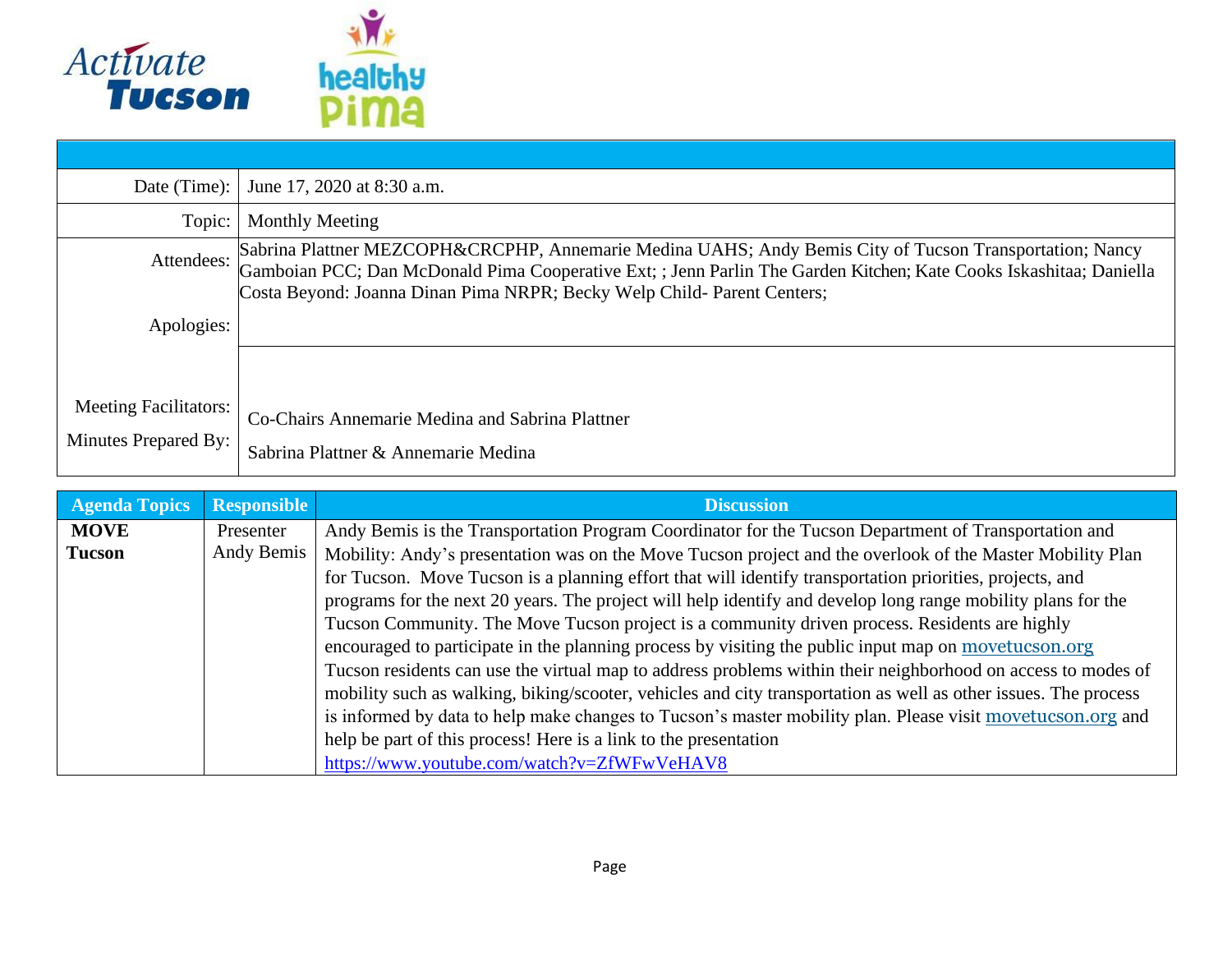![](_page_16_Picture_0.jpeg)

![](_page_16_Picture_1.jpeg)

| <b>Tuft's Group</b><br><b>Model</b><br><b>Building</b><br><b>Update</b> | Sabrina | Please look for the KEN survey in mid-August.<br>Over the past several months we have been working with researchers at Tufts University to collaborate on<br>designing a research study, with a goal of enhancing our work here in Tucson to improve the health and wellbeing<br>of our children. The study will begin in the summer and will involve a few different groups of people including<br>members from existing community groups that work on child health and obesity prevention (ex: Activate Tucson,<br>Healthy Pima Coalition), as well as researchers and staff from the University of Arizona. You will be hearing more<br>about this project in the coming months, as well as receiving an email with more details on the research, and a formal<br>invitation to participate in the study by taking the online survey. |
|-------------------------------------------------------------------------|---------|------------------------------------------------------------------------------------------------------------------------------------------------------------------------------------------------------------------------------------------------------------------------------------------------------------------------------------------------------------------------------------------------------------------------------------------------------------------------------------------------------------------------------------------------------------------------------------------------------------------------------------------------------------------------------------------------------------------------------------------------------------------------------------------------------------------------------------------|
| <b>Member</b>                                                           |         | Annemarie-Wellness Wednesdays are being well received and there are more sessions to sign-up for in June                                                                                                                                                                                                                                                                                                                                                                                                                                                                                                                                                                                                                                                                                                                                 |
| <b>Updates and</b><br>sharing                                           |         | and July. Also on Tuesday June, 30 2020 from 4:00 to 5:00 pm. the UA Health Sciences invites you to the Live<br>Virtual Tour of the Innovation Building. REGISTER HERE                                                                                                                                                                                                                                                                                                                                                                                                                                                                                                                                                                                                                                                                   |
| <b>Activities</b><br><b>Announcement</b>                                |         | Dan- Accepted a new position at the Director of Take Charge America with the institution of Financial Education and<br>Research at the Norton School. He will stay with Extension with his State wide responsibilities. Congrats Dan! We will<br>miss seeing you at the AT meetings.                                                                                                                                                                                                                                                                                                                                                                                                                                                                                                                                                     |
|                                                                         |         | Jenn- Has been doing virtual classes through the Garden Kitchen and helping the EFNP team to create videos. They now<br>have a YouTube channel with great videos. They are offering hands-on virtual class for a small fee on July 3rd and the<br>funds raised will help to support groceries for classes for that are virtual for early childhood families in the fall. They are<br>also offering resources on Tennant Rights. .Please visit the garden kitchen website for updates at<br>https://thegardenkitchen.org/                                                                                                                                                                                                                                                                                                                 |
|                                                                         |         | Becky-There will be children back the center and they are planning and figuring out how it will work within the CDC<br>Guidelines.                                                                                                                                                                                                                                                                                                                                                                                                                                                                                                                                                                                                                                                                                                       |
|                                                                         |         | Daniella-Working on a new Beyond University, and education tool that will be tested on the walkers who participate.<br>Starting Full Moon hikes again, revamping the Health Coach training materials.                                                                                                                                                                                                                                                                                                                                                                                                                                                                                                                                                                                                                                    |
|                                                                         |         | Kate- Iskashitaa working to get more volunteers for harvesting food to get the community. Please visit their website to<br>volunteer at https://www.iskashitaa.org/volunteer                                                                                                                                                                                                                                                                                                                                                                                                                                                                                                                                                                                                                                                             |
|                                                                         |         | Joanna- Drive through Senior meals is happening! The Elli Towne Center finished renovations with a new fitness center.<br>Working on the reopening plan.                                                                                                                                                                                                                                                                                                                                                                                                                                                                                                                                                                                                                                                                                 |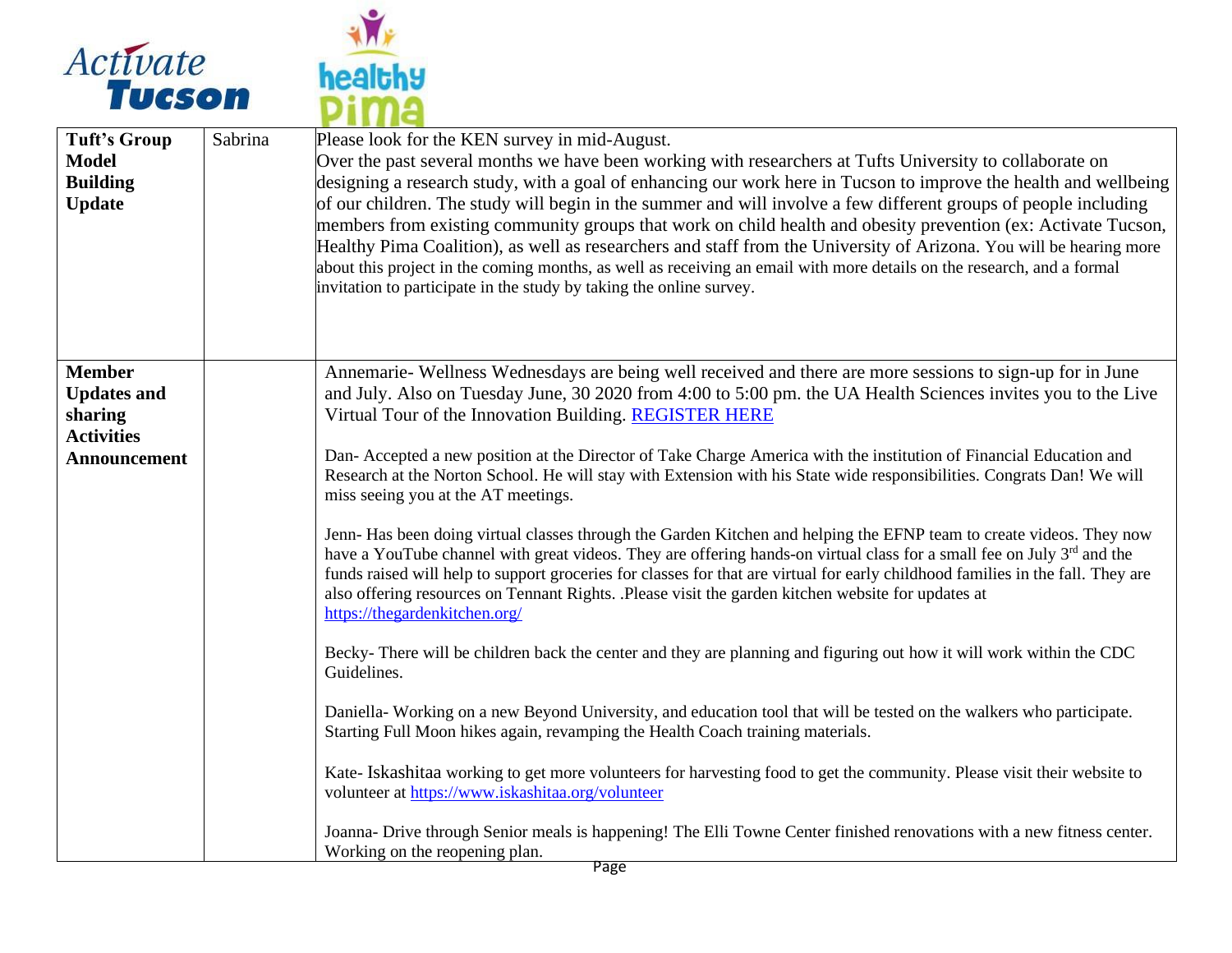![](_page_17_Picture_0.jpeg)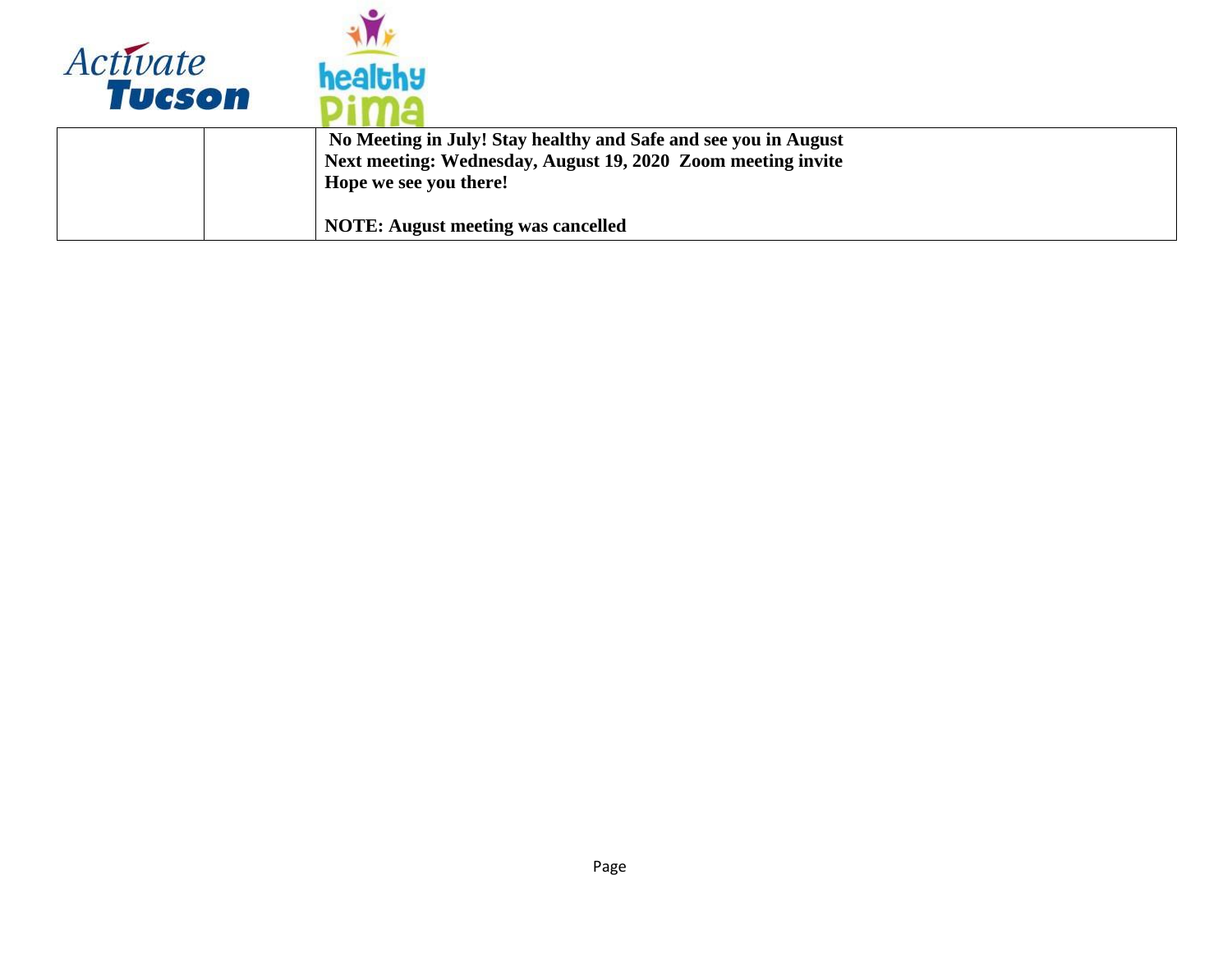![](_page_18_Picture_0.jpeg)

| Date (Time):                 | Sept 16, 2020 at 8:30 a.m.                                                                                                                                                                                                                                          |
|------------------------------|---------------------------------------------------------------------------------------------------------------------------------------------------------------------------------------------------------------------------------------------------------------------|
| Topic:                       | <b>Monthly Meeting</b>                                                                                                                                                                                                                                              |
| Attendees:                   | Sabrina Plattner MEZCOPH&CRCPHP, Annemarie Medina UAHS; Nancy Gamboian PCC; Carolyn Owens 501<br>Navigation; Jenn Parlin The Garden Kitchen; Nicole Struck TOMF; Becky Welp PCC; Lucy Howell My Global Health;<br>Lee Itule-Klasen PCHD; Joanna Dian PC Ellie Towne |
| Apologies:                   |                                                                                                                                                                                                                                                                     |
| <b>Meeting Facilitators:</b> | Co-Chairs Annemarie Medina & Sabrina Plattner                                                                                                                                                                                                                       |
| Minutes Prepared By:         |                                                                                                                                                                                                                                                                     |

| <b>Agenda Topics</b>            | <b>Responsible</b> |                                                                                                                                                                                                                                                                                                                                                                                                                                                                                   |
|---------------------------------|--------------------|-----------------------------------------------------------------------------------------------------------------------------------------------------------------------------------------------------------------------------------------------------------------------------------------------------------------------------------------------------------------------------------------------------------------------------------------------------------------------------------|
| <b>Partner</b><br><b>Update</b> |                    | AT Members Sabrina- teaching and moved the Service based learning class to online to school partnership. Working on Tufts project and<br>excited for the late fall GMB process.                                                                                                                                                                                                                                                                                                   |
|                                 |                    | Nicole- working with the OD's to help with online virtual visits and planning for programming in 2021.                                                                                                                                                                                                                                                                                                                                                                            |
|                                 |                    | Lee-Shared information regarding our REACH the Loop September virtual challenge. See the attached information regarding<br>upcoming Falls Prevention Awareness month workshops, panel discussions and resources. Any assistance in promoting<br>would be greatly appreciated! REACH the Loop will giving out Masks at Tumamoc Trail in Sept. and October.                                                                                                                         |
|                                 |                    | Jenn-The Garden Kitchen will be hosting Pima County Health Department and their partner for rapid COVID testing this<br>Saturday, 9/19, from 8a-1p. This is a free service and participants will receive results while they wait (estimated 20<br>minutes!). Continuing to provide emergency food boxes and resources to food access, as well as how to support parents in<br>getting their kids during this time. Offering online learning videos etc. on their YouTube channel. |
|                                 |                    | Becky- AZ approved the waiver to provide for Food Service distribution in the form of meals in a box for families.<br>Vaccinations are down and we are trying to find a way to encourage families to make sure they stay up to date with<br>vaccinations.                                                                                                                                                                                                                         |
|                                 |                    | Nancy- PCC is online and will continue to be a virtual campus fall and spring 2021. Unless things change. Labs will be<br>meeting in-person at smaller capacity for COVID-19 regulations. Fitness classes are being offered virtually and through                                                                                                                                                                                                                                 |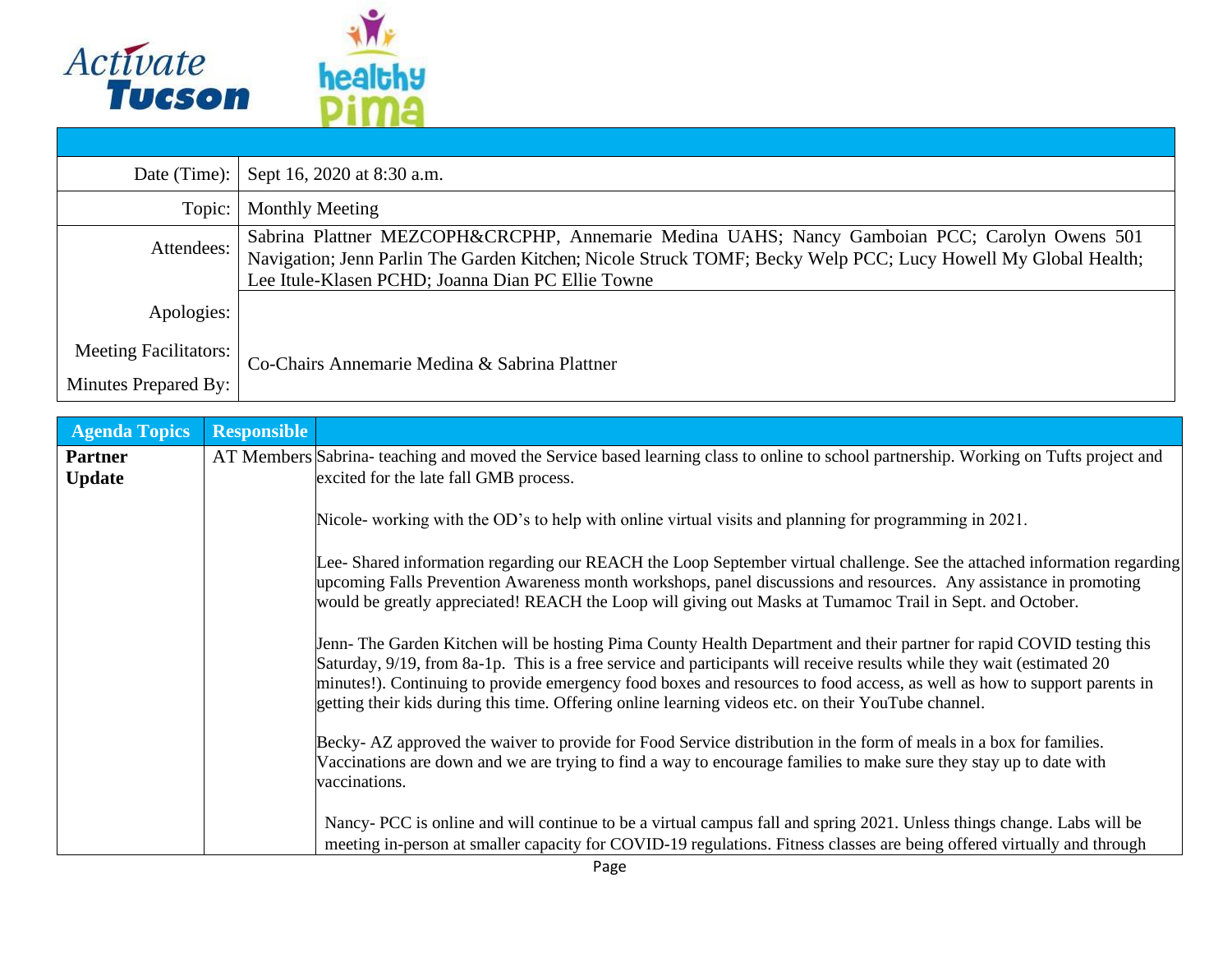![](_page_19_Picture_0.jpeg)

![](_page_19_Picture_1.jpeg)

|                         |           | digital health some with Lucy's platform programs.                                                                                                                                                                                                                                                                                                              |
|-------------------------|-----------|-----------------------------------------------------------------------------------------------------------------------------------------------------------------------------------------------------------------------------------------------------------------------------------------------------------------------------------------------------------------|
|                         |           | Lucy-Collaborating to create a Chamber of Health Concept Force For Health. This is for resource sharing in Tucson and<br>https://theforceforhealth.com/ https://joom.ag/WVEQ/p50                                                                                                                                                                                |
|                         |           | Download for the F4HGo app, but you need to be a FREE FORCE for Health member first -                                                                                                                                                                                                                                                                           |
|                         |           | https://theforceforhealth.com/faqs/                                                                                                                                                                                                                                                                                                                             |
|                         |           | Carolyn-Continuing to work on grants.                                                                                                                                                                                                                                                                                                                           |
|                         |           | Joanna- Ellie Town is still having drive-up COVID-19 Testing Wednesdays, Fridays and Sundays. Senior exercise activities<br>are available as well as online with the partnership of TMC CORE https://www.youtube.com/c/TMCHealthCare                                                                                                                            |
|                         |           | Annemarie- Working on engagement with UAHS by providing the Wellness Wednesdays including AT members who are<br>providing their expertise on wellness topics. They will be going to every other week beginning in October. Sign up to attend<br>these great workshops at: https://www.eventbrite.com/e/wellness-wednesdays-a-community-connection-registration- |
|                         |           | 102201952792                                                                                                                                                                                                                                                                                                                                                    |
|                         |           | Check out the Wellness Wednesdays recordings:<br>https://www.youtube.com/playlist?list=PLzU0A_0Toy0NB4fSwbwh8g_EUi2ObSMYG                                                                                                                                                                                                                                       |
|                         |           |                                                                                                                                                                                                                                                                                                                                                                 |
|                         |           |                                                                                                                                                                                                                                                                                                                                                                 |
| <b>Parks</b><br>Project | Annemarie | The Pima County parks department has been busy with the Phase 2 renovations throughout Pima County. Many<br>parks have added Splash pads and other fun amenities. They have completed most of The Loop and now have                                                                                                                                             |
| <b>Update</b>           |           | electronic measuring devices along the route to track usage by pedestrians and cyclists.                                                                                                                                                                                                                                                                        |
| <b>Tufts Project</b>    | Sabrina   | KEN survey has been distributed to members of Activate Tucson, Healthy Pima, Parent & Child Resources and                                                                                                                                                                                                                                                       |
| <b>Update</b>           |           | Obesity Think Tank. A small group of individuals were chosen to participate in the Group Model Building                                                                                                                                                                                                                                                         |
|                         |           | activities which will begin the first week in October. Recommendations for increased collaboration and projects<br>will be shared at the completion of the study in February.                                                                                                                                                                                   |
|                         |           |                                                                                                                                                                                                                                                                                                                                                                 |

**Next meeting: Wednesday, October 21, 2020. Look for the Zoom meeting invite to be emailed the week before the meeting. Thanks and we hope we see you there!**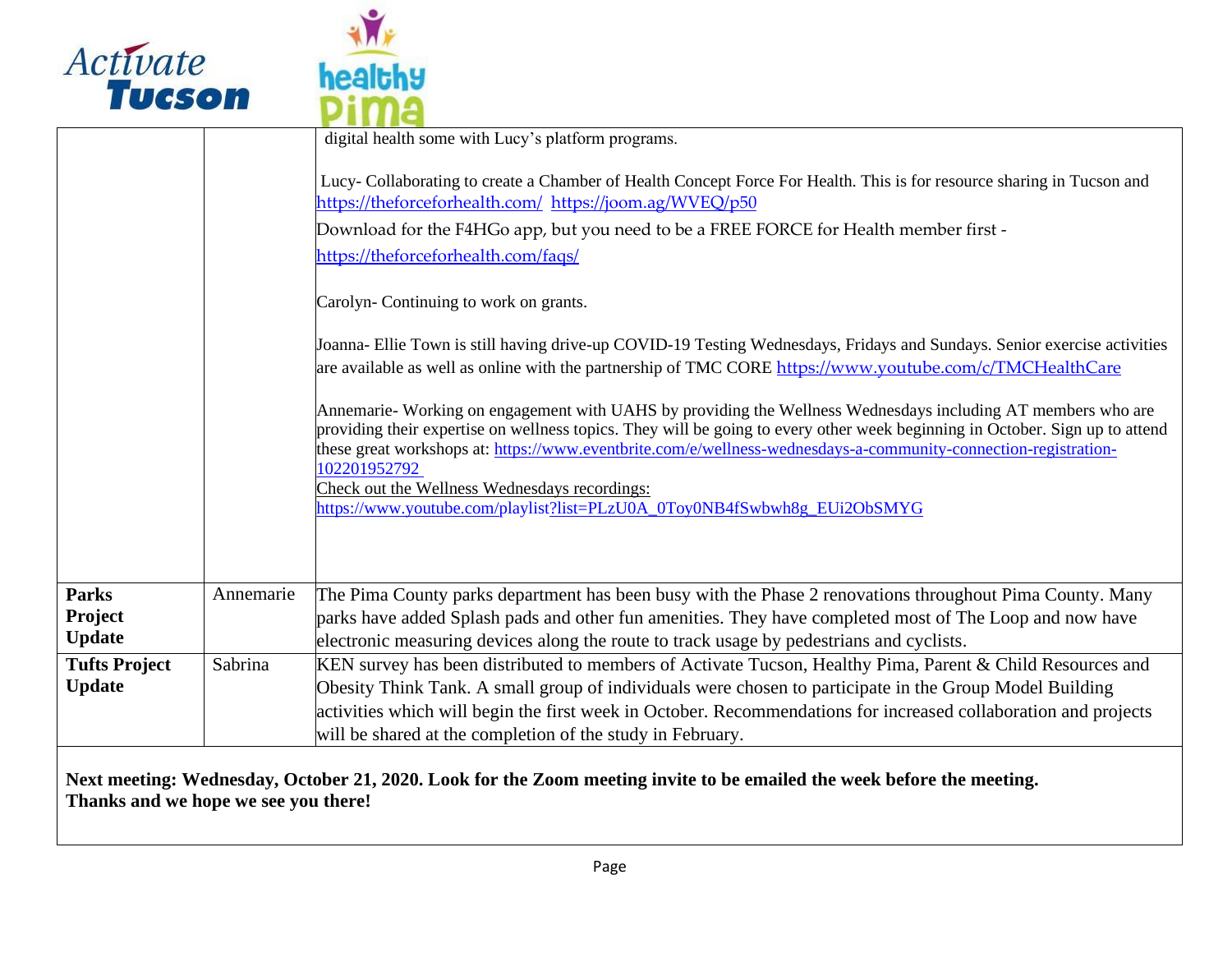![](_page_20_Picture_0.jpeg)

| Date (Time):                 | October 21, 2020 at 8:30 a.m.                                                                                                                                                            |
|------------------------------|------------------------------------------------------------------------------------------------------------------------------------------------------------------------------------------|
| Topic:                       | <b>Monthly Meeting</b>                                                                                                                                                                   |
| Attendees:                   | Sabrina Plattner MEZCOPH&CRCPHP, Annemarie Medina UAHS; Nancy Gamboian PCC; Carolyn Owens 501<br>Navigation; Jenn Parlin The Garden Kitchen; Becky Welp PCC; Joanna Dinan PC Ellie Towne |
| Apologies:                   |                                                                                                                                                                                          |
| <b>Meeting Facilitators:</b> | Co-Chairs Annemarie Medina & Sabrina Plattner                                                                                                                                            |
| Minutes Prepared By:         |                                                                                                                                                                                          |

| <b>Agenda Topics</b>                                               | <b>Responsible</b>     |                                                                                                                                                                                                                                                                                                                                                                                                                                                                                                                                                                                                                                                                                                                                                                                                                                                                                                                                                                                              |
|--------------------------------------------------------------------|------------------------|----------------------------------------------------------------------------------------------------------------------------------------------------------------------------------------------------------------------------------------------------------------------------------------------------------------------------------------------------------------------------------------------------------------------------------------------------------------------------------------------------------------------------------------------------------------------------------------------------------------------------------------------------------------------------------------------------------------------------------------------------------------------------------------------------------------------------------------------------------------------------------------------------------------------------------------------------------------------------------------------|
| <b>Tufts Study</b><br>and Group<br><b>Model</b><br><b>Building</b> | Annemarie &<br>Sabrina | The AT group participated in a Group Model Building activity called Hopes and Fears. We used a virtual<br>technology tool called <b>Mural</b> to capture our Hopes and Fears as it relates to Childhood Obesity In Pima County. This<br>platform allowed us to use the sticky notes in two different colors. Pink was for Hopes and Blue was for Fears. Then we<br>placed them into themes and discussed the outcome of the activity.                                                                                                                                                                                                                                                                                                                                                                                                                                                                                                                                                        |
| <b>Partner</b><br><b>Update</b>                                    | AT Members             | Sabrina- teaching the Service based learning class to online to school partnership. Working on Tufts project and excited for<br>the late fall GMB process. Participating in more community engagement meetings as it relates to Health and wellness.<br>Jenn-The Garden Kitchen working with South Tucson Community Action a mutual aid group to provide information and<br>help in gardening and continuing to provide emergency food boxes and resources to food access. The GK is shifting to a<br>trauma informed framework. They are still Offering virtual classes and online learning videos etc. on their YouTube channel.<br>Becky- PCC have moved in-person sites with limit capacity and CDC guidelines lines in place. Vaccinations are down and<br>we are trying to find a way to encourage families to make sure they stay up to date with vaccinations.<br>Nancy- Pima Community College is now offering a 1-year Health Coach and Fitness and wellness degree that will work |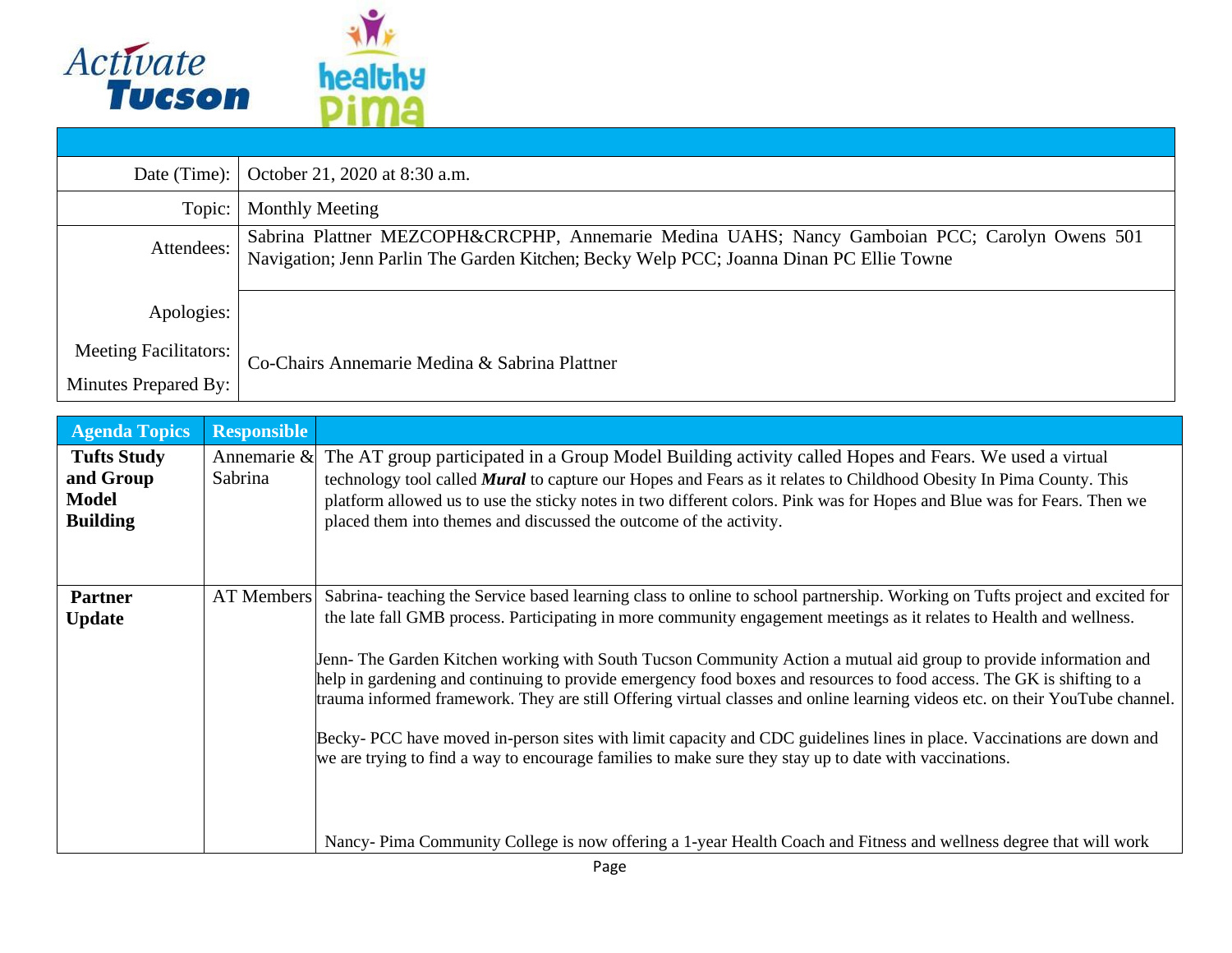![](_page_21_Picture_0.jpeg)

![](_page_21_Picture_1.jpeg)

| together with NAU as continued Bachelor's Degree in Health And Wellness. PCC is online and will continue to be a virtual<br>campus fall and spring 2021. Labs will be meeting in-person at smaller capacity for COVID-19 regulations. Fitness classes<br>will continue to be offered virtually.                                                                                                                                                                                                                                                                                                                                        |
|----------------------------------------------------------------------------------------------------------------------------------------------------------------------------------------------------------------------------------------------------------------------------------------------------------------------------------------------------------------------------------------------------------------------------------------------------------------------------------------------------------------------------------------------------------------------------------------------------------------------------------------|
| Carolyn-Continuing to work on grants.                                                                                                                                                                                                                                                                                                                                                                                                                                                                                                                                                                                                  |
| Joanna- Ellie Town is beginning to have in person outside fitness classes at Brandie Fenton Park for both Seniors and Kids.<br>Masks are required and there id a limit of 8 to 10 participants to make sure social distancing is being practiced for<br>everyone's safety. Ellie Town still having drive-up COVID-19 Testing Wednesdays, Fridays and Sundays. Senior exercise<br>activities are available as well as online with the partnership of TMC CORE<br>https://www.youtube.com/c/TMCHealthCare                                                                                                                                |
| Annemarie- Working on UAHS Connect To STEM Event and Wellness Wednesday Holiday Health Challenge. Continuing<br>with Community engagement with UAHS be providing the Wellness Wednesdays including AT members who are providing<br>their expertise on topics wonderful wellness topics. They will be going to every other week beginning in October. Sign up to<br>attend these great workshops at: https://www.eventbrite.com/e/wellness-wednesdays-a-community-connection-registration-<br>102201952792<br>Check out the Wellness Wednesdays recordings:<br>https://www.youtube.com/playlist?list=PLzU0A_0Toy0NB4fSwbwh8g_EUi2ObSMYG |
|                                                                                                                                                                                                                                                                                                                                                                                                                                                                                                                                                                                                                                        |

**Next meeting: Wednesday, November 18, 2020. Look for the Zoom meeting invite to be emailed the week before the meeting. Thanks and we hope we see you there!**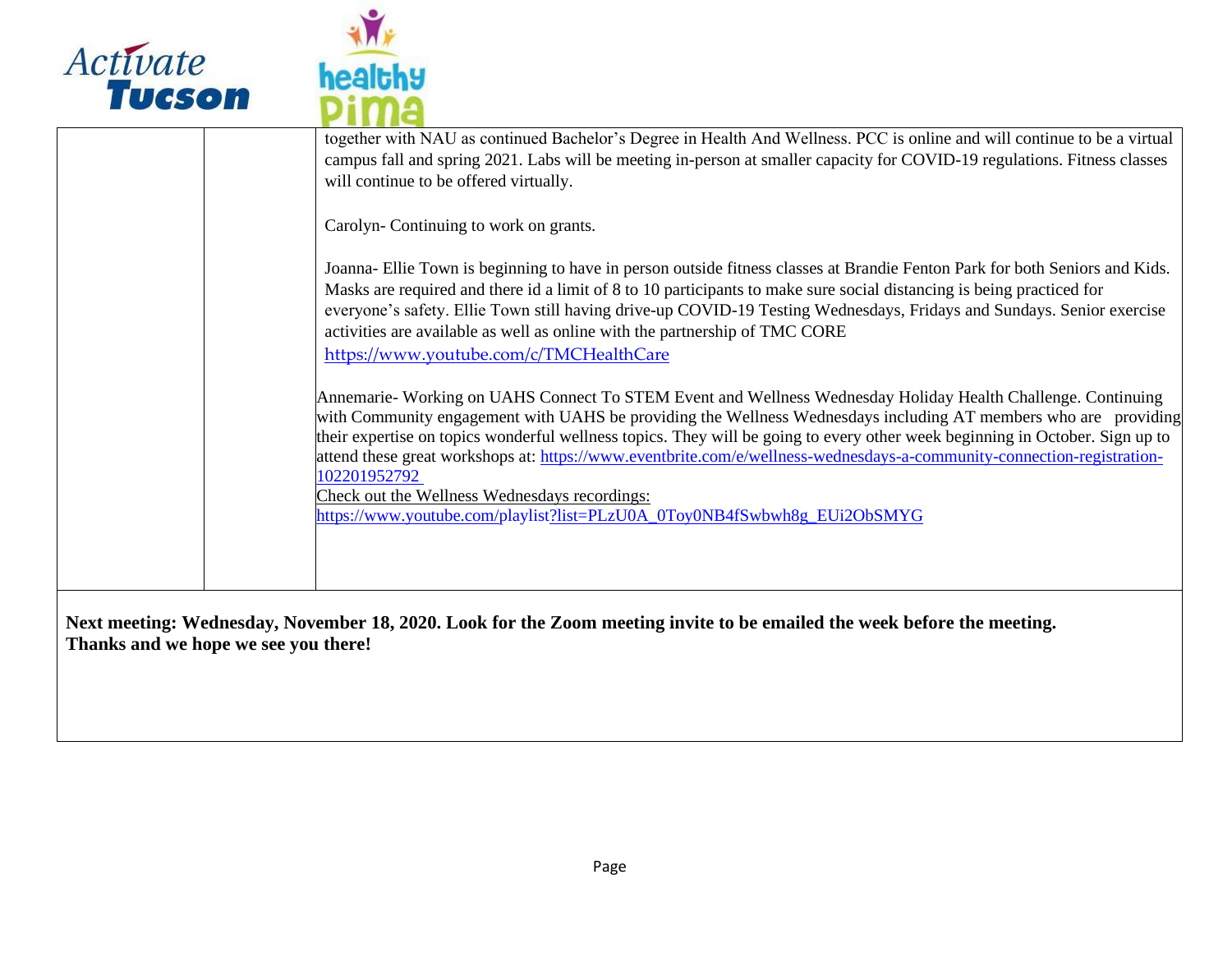![](_page_22_Picture_0.jpeg)

| Date (Time): $\vert$                                 | November 18, 2020 at 8:30 a.m.                                                                                                                                                                                                                                                  |
|------------------------------------------------------|---------------------------------------------------------------------------------------------------------------------------------------------------------------------------------------------------------------------------------------------------------------------------------|
| Topic:                                               | <b>Monthly Meeting</b>                                                                                                                                                                                                                                                          |
| Attendees:                                           | Sabrina Plattner MEZCOPH&CRCPHP, Annemarie Medina UAHS; Nancy Gamboian PCC; Carolyn Owens 501<br>Navigation; Jenn Parlin The Garden Kitchen; Emily Bressler PCHD; Joanna Dinan PC Ellie Towne, Chad Myler UA Life<br>Work Connections, Krista Romero-Cardenas PCHD Healthy Pima |
| Apologies:                                           |                                                                                                                                                                                                                                                                                 |
| <b>Meeting Facilitators:</b><br>Minutes Prepared By: | Co-Chairs Annemarie Medina & Sabrina Plattner<br>Sabrina and Annemarie                                                                                                                                                                                                          |

| <b>Agenda Topics</b>                              | <b>Responsible</b> |                                                                                                                                                                                                                                                                                                                                                                                                                                                                                                   |
|---------------------------------------------------|--------------------|---------------------------------------------------------------------------------------------------------------------------------------------------------------------------------------------------------------------------------------------------------------------------------------------------------------------------------------------------------------------------------------------------------------------------------------------------------------------------------------------------|
| <b>Tufts Study</b><br>update                      | Sabrina            | Annemarie $\&$ The Tufts Study Catalyzing Tucson to Prevent Childhood Obesity will complete the fifth session with the 12<br>cross community members on Community Based System Dynamics Group Model Building. The group is<br>exploring both what impacts and what is impacted by childhood obesity and poverty by participating in a<br>activity called casual loop diagrams. More information will be shared in January and February.                                                           |
| <b>Discussion</b><br>on Focus for<br>2021         |                    | AT Members AT to engage newly elected Pima County Board Supervisors Matt Heinz, Aleita Grijalva and Rex Scott on<br>Health and Wellness initiatives/priorities and specifically childhood obesity rates in Pima County. We will look<br>to set up a meeting in May or June with PC Board of Supervisors.<br>Krista- PCHD will be rolling out the new Community Needs Health Assessment (CHNA) Formatting to the<br>Healthy Pima members and the PC community.                                     |
| <b>Holiday</b> and<br>activities<br>from Partners | AT Members         | Sabrina- teaching the Service based learning class to online to school partnership. Working on Tufts project and excited for<br>the late fall GMB process. Participating in more community engagement meetings as it relates to Health and wellness.<br>Jenn-The Garden Kitchen received a grant from Nursing Neighbors from Albertsons to make 30 Thanksgiving food boxes<br>and received an anonymous donation to make 20 more of the boxes for families in Tucson. GK continues to work on the |